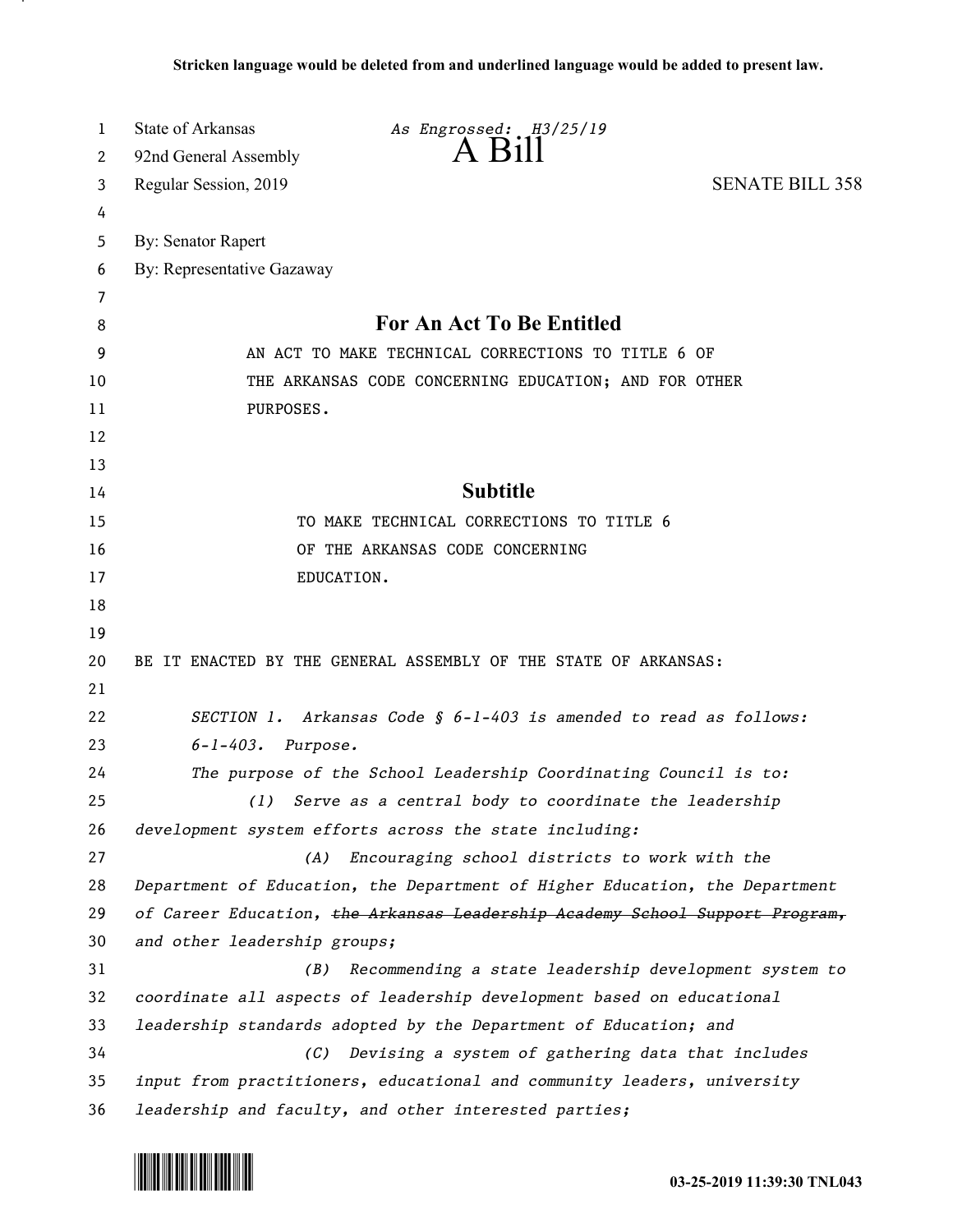*(2) Assist the Department of Education, the Department of Higher Education, the Department of Career Education, the Arkansas Leadership Academy School Support Program, school districts, and other leadership groups in enhancing school leadership and school support efforts; and (3) Aid in the development of model evaluation tools for use in the evaluation of school administrators.* SECTION 2. Arkansas Code § 6-12-317 is repealed because county boards of education no longer exist. 6-12-317. County boards of education abolished. All county boards of education and any personnel positions associated 12 therewith are abolished effective July 1, 2005. SECTION 3. Arkansas Code § 6-15-215(c)(2)(B), concerning the Arkansas Smart Core Incentive Funding Program, is amended to read as follows to remove a discontinued entity: (*B) Quality after-school and summer programs that may include the College Preparatory Enrichment Program (CPEP) and literacy, math,* and science specialists in elementary school; and SECTION 4. Arkansas Code § 6-16-104(b), concerning basic language of instruction, is amended to read as follows to remove an obsolete reference: (b) It shall be the duty of the Commissioner of Education, the 24 Director of the Department of Career Education, and  $e$ ity superintendents to see that the provisions of this section are carried out. SECTION 5. Arkansas Code § 6-16-602(a)(7), concerning postsecondary preparatory programs, is amended to read as follows to remove an ambiguous pronoun: *(7) Document evidence of its performance and the success the postsecondary preparatory program's success and the performance of its participants; and* SECTION 6. Arkansas Code § 6-16-803(8), concerning advanced placement programs, is amended to clarify that two programs are included in definition: (8) "Program" means the Arkansas Advanced Placement program and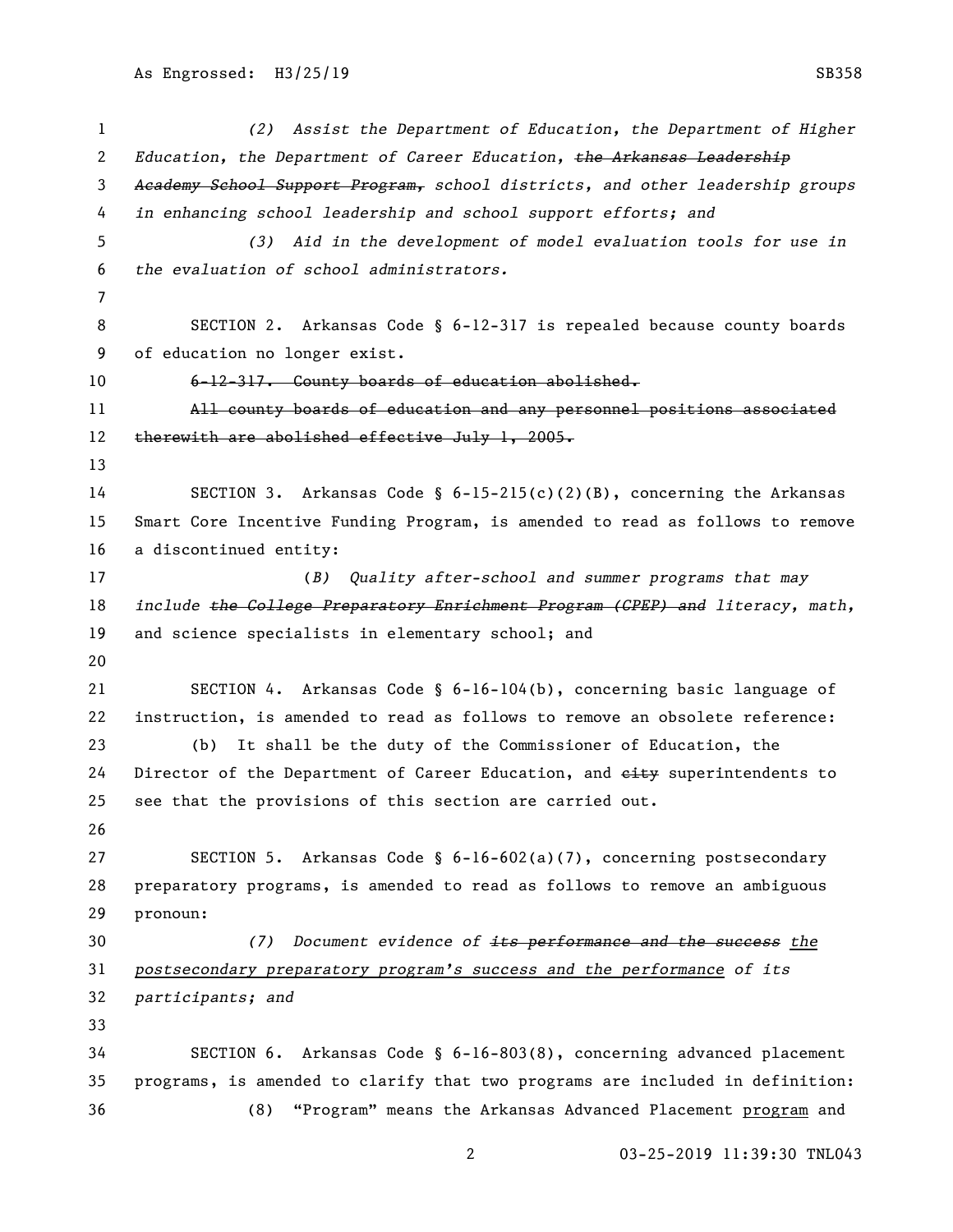1 International Baccalaureate Diploma Incentive Program program; and SECTION 7. Arkansas Code § 6-18-222(a)(8), concerning the penalty for unexcused absences, is amended to read as follows to remove an obsolete court name: (8) As used in this section, "prosecuting authority" means: (A) The elected district prosecuting attorney or his or her appointed deputy for schools located in unincorporated areas of the 9 county or within cities not having a police or district court; and (B) The prosecuting attorney of the city for schools 11 located within the city limits of cities having either a police court or a district court in which a city prosecutor represents the city for violations of city ordinances or traffic violations. SECTION 8. Arkansas Code § 6-18-709, concerning the Public School Health Services Advisory Committee, is amended to read as follows to remove the references that concern the now-expired committee and its duties: 18 6-18-709. Public School Health Services Advisory Committee. Annual reports of school nurse statistics required.  $(a)(1)$  There is created a Public School Health Services Advisory Committee, to consist of twenty-four (24) members, including one (1) member 22 of the Senate appointed by the Chair of the Senate Committee on Education and one (1) member of the House of Representatives appointed by the Chair of the House Committee on Education. (2) The Director of the Department of Health shall appoint: 26 (A) One (1) member to represent the Department of Health; 27 (B) One (1) member to represent the Arkansas State Board of Nursing; **Example 20** (C) One (1) member to represent the Arkansas Center for Health Improvement; (D) One (1) member to represent the Child and Adolescent Health Section of the Department of Health; and (E) One (1) member to represent the Office of Minority Health and Health Disparities of the Department of Health. (3) The Commissioner of Education shall appoint:

(A) Six (6) members to represent the Department of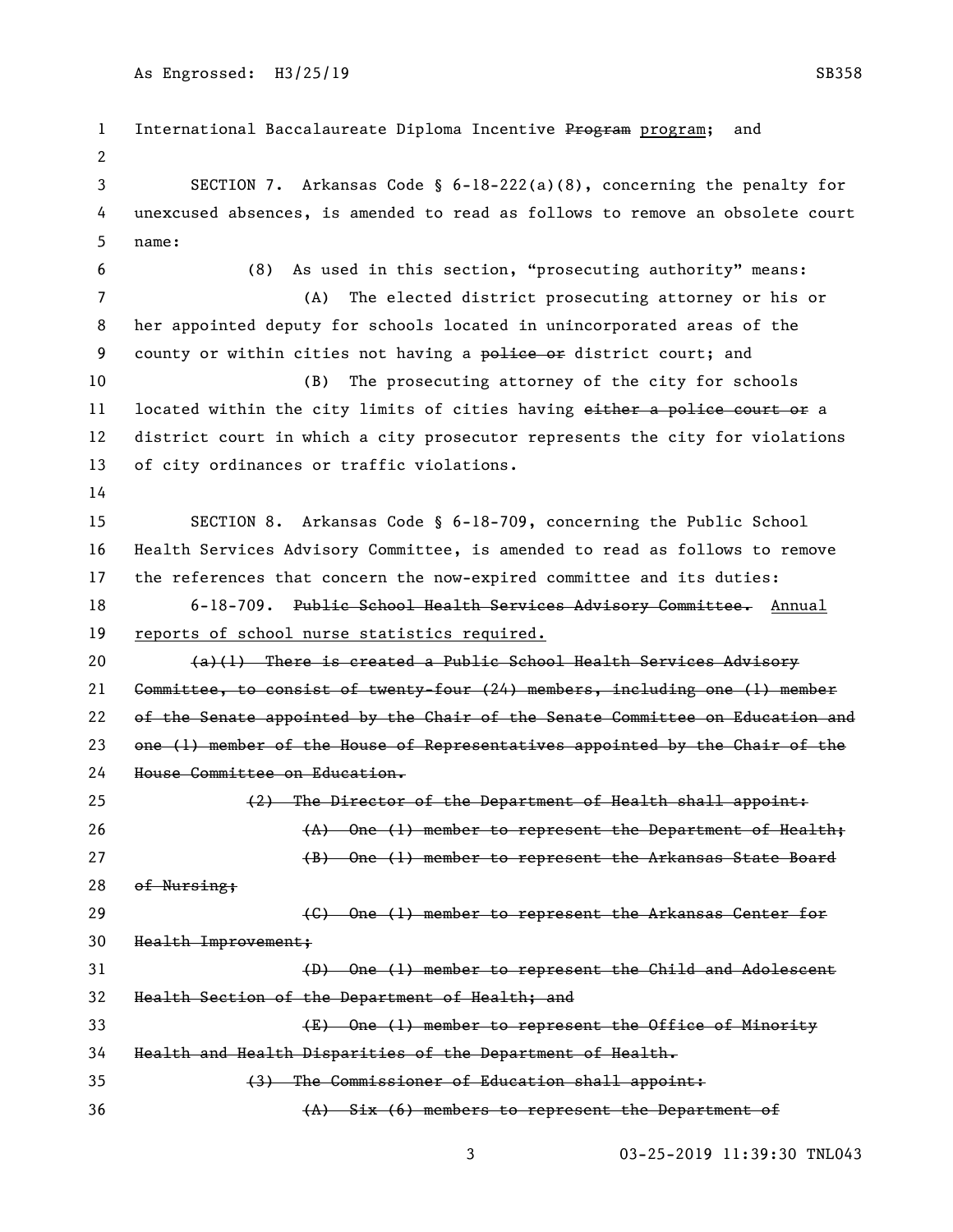| 1  | Education as follows:                                            |
|----|------------------------------------------------------------------|
| 2  | (i) One (1) member from the Office of Legal                      |
| 3  | Services;                                                        |
| 4  | (ii) One (1) member from the Division of Fiscal and              |
| 5  | Administrative Services:                                         |
| 6  | (iii) One (1) member from the Division of Learning               |
| 7  | Services, Special Education Section;                             |
| 8  | (iv) One (1) member from the Division of Learning                |
| 9  | Services School Health Services;                                 |
| 10 | $(v)$ One (1) member from the Division of Learning               |
| 11 | Services School Health Services, School Based Mental Health; and |
| 12 | (vi) One (1) member from the Division of Publie                  |
| 13 | School Academic Facilities and Transportation;                   |
| 14 | (B) One (1) member to represent the Arkansas School Nurses       |
| 15 | Association:                                                     |
| 16 | (C) One (1) member to represent the Arkansas Association         |
| 17 | of Educational Administrators;                                   |
| 18 | (D) One (1) member to represent the Arkansas School Boards       |
| 19 | Association:                                                     |
| 20 | (E) One (1) member to represent the Arkansas Education           |
| 21 | Association:                                                     |
| 22 | (F) One (1) member who is a public school principal;             |
| 23 | $(G)$ (i) Two (2) members, each of whom is the parent of a       |
| 24 | child with special healthcare needs.                             |
| 25 | (ii) A parent appointed under this subdivision                   |
| 26 | $(a)(3)(G)$ shall not be an employee of:                         |
| 27 | (a) The Department of Health;                                    |
| 28 | (b) The Department of Education; or                              |
| 29 | (e) A school district;                                           |
| 30 | (H) One (1) member to represent the Arkansas Rural               |
| 31 | Education Association;                                           |
| 32 | (I) One (1) member to represent the Arkansas Advocates for       |
| 33 | Children and Families;                                           |
| 34 | (J) One (1) member to represent the Office of Health             |
| 35 | Information Technology; and                                      |
| 36 | (K) One (1) member to represent the Arkansas State               |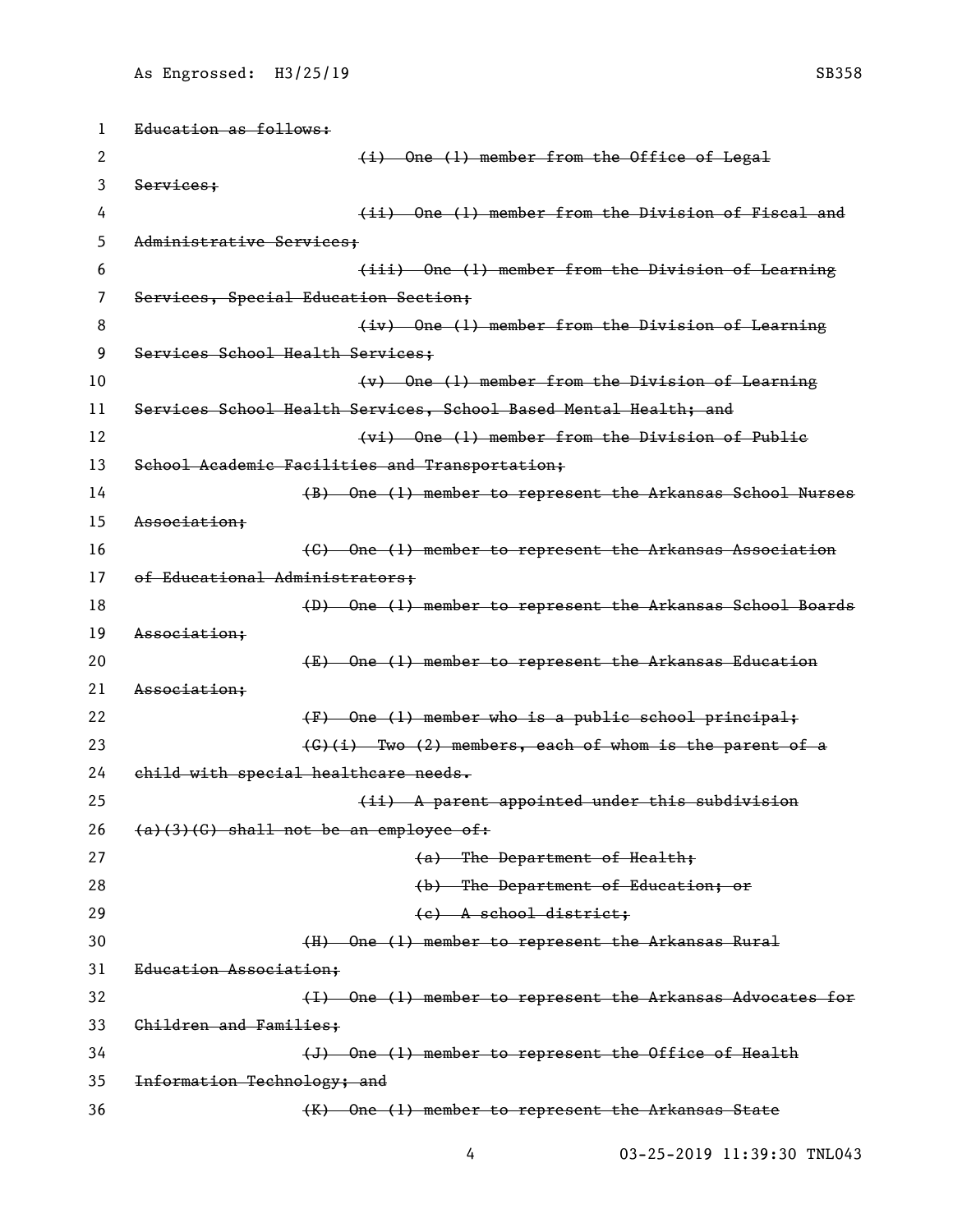| 1  | Teachers Association.                                                        |
|----|------------------------------------------------------------------------------|
| 2  | (4) The term of the Public School Health Services Advisory                   |
| 3  | Committee shall expire on December 31, 2017.                                 |
| 4  | (5) If a vacancy occurs, the officer who made the original                   |
| 5  | appointment shall appoint a person who represents the same constituency as   |
| 6  | the member being replaced.                                                   |
| 7  | $(6)(A)$ The commissioner shall designate one (1) of the members             |
| 8  | as the chair of the first meeting.                                           |
| 9  | (B) The chair shall call the first meeting of the Public                     |
| 10 | School Health Services Advisory Committee.                                   |
| 11 | (C) At the first meeting, the Public School Health                           |
| 12 | Services Advisory Committee shall elect one (1) of its members to act as     |
| 13 | chair for a term of one (1) year.                                            |
| 14 | $(7)$ (A) A majority of the members shall constitute a quorum for            |
| 15 | the transaction of business.                                                 |
| 16 | (B) All members are voting members except the chair, who                     |
| 17 | shall vote only to break a tie vote.                                         |
| 18 | (8)(A) The Public School Health Services Advisory Committee                  |
| 19 | shall meet at least one (1) time every quarter.                              |
| 20 | (B) Meetings may be conducted in whole or in part through                    |
| 21 | the use of live conferencing technology, including without limitation video, |
| 22 | telephone, or internet conferencing technology.                              |
| 23 | (9) The Department of Education shall provide office space and               |
| 24 | staff for the Public School Health Services Advisory Committee.              |
| 25 | (10) Members of the Public School Health Services Advisory                   |
| 26 | Committee shall serve without pay but may receive expense reimbursement in   |
| 27 | accordance with § 25-16-902 if funds are available.                          |
| 28 | (b) The Public School Health Services Advisory Committee shall conduct       |
| 29 | a study and annual review to consider without limitation the following:      |
| 30 | (1) The on-campus healthcare needs of public school students;                |
| 31 | (2) Who is providing those on campus healthcare services,                    |
| 32 | including without limitation the extent to which those services are provided |
| 33 | by:                                                                          |
| 34 | (A) Registered nurses;                                                       |
| 35 | (B) Other healthcare providers; and                                          |
| 36 | (C) Other school personnel;                                                  |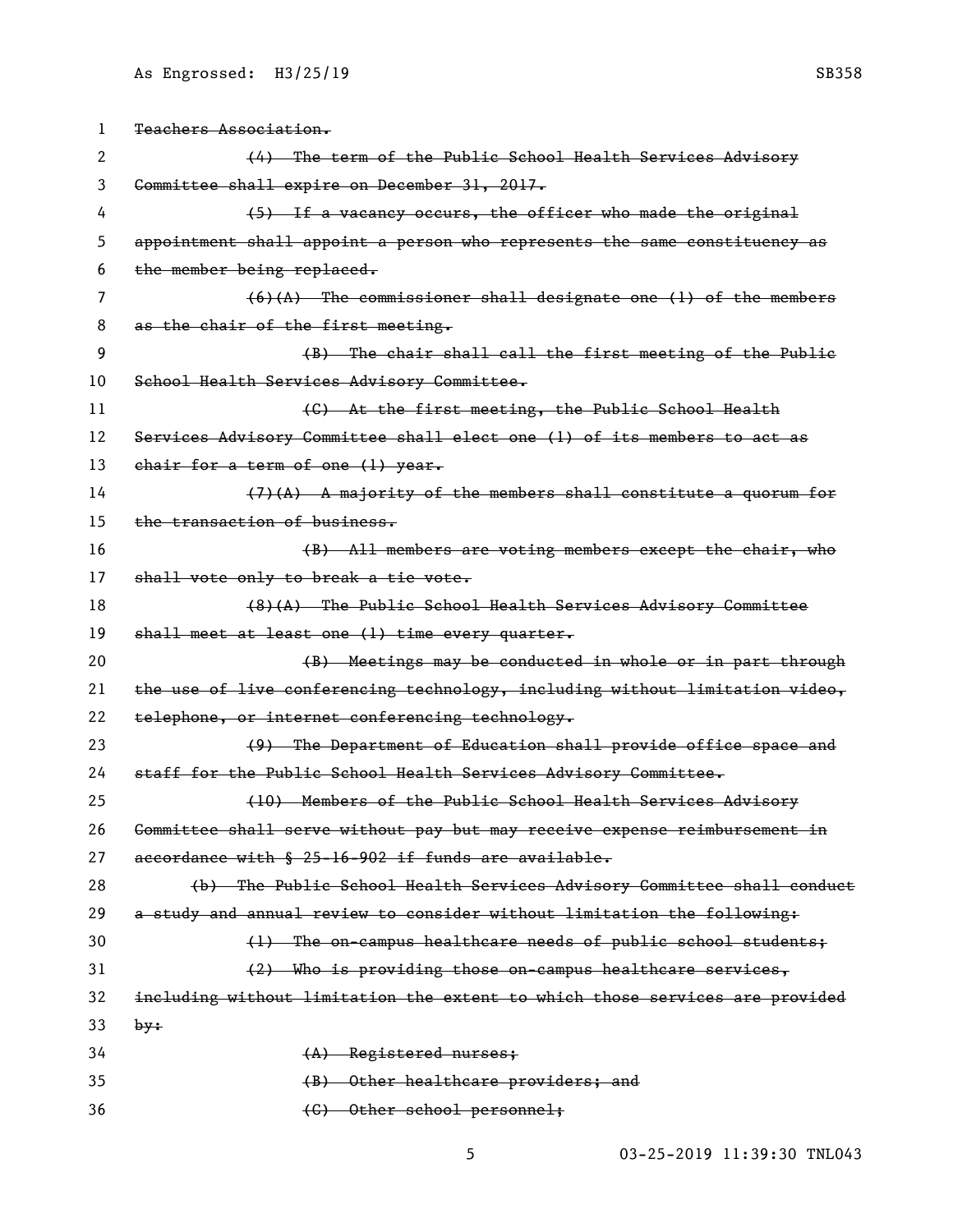| 1  | (3) The extent to which public school students do not receive                 |
|----|-------------------------------------------------------------------------------|
| 2  | the needed on campus healthcare services identified by the Public School      |
| 3  | Health Services Advisory Committee;                                           |
| 4  | (4) The availability and condition of existing facilities and                 |
| 5  | equipment at public schools for providing these services, including without   |
| 6  | <del>limitation:</del>                                                        |
| 7  | (A) School nurse office space with privacy, file storage,                     |
| 8  | telephone connection, heat, and air conditioning;                             |
| 9  | (B) Medication storage, including without limitation                          |
| 10 | refrigeration and locked cabinets;                                            |
| 11 | (C) Plumbing facilities for use by school nurses,                             |
| 12 | including sinks, hot and cold running water, and toilets; and                 |
| 13 | (D) Computer and internet access for:                                         |
| 14 | (i) Medical records; and                                                      |
| 15 | (ii) Reporting on the Arkansas Public School                                  |
| 16 | Computer Network;                                                             |
| 17 | (5) The cost of providing needed on-campus healtheare services                |
| 18 | and the funds available to a school district for that purpose;                |
| 19 | (6) School nurse healtheare-related duties and nonhealtheare-                 |
| 20 | related duties;                                                               |
| 21 | (7) The extent to which the mental health needs of students are               |
| 22 | addressed; and                                                                |
| 23 | (8) How student health services are provided for during field                 |
| 24 | trips, extracurricular activities, and during transit to and from school.     |
| 25 | (e) Upon completion of the study, the Public School Health Services           |
| 26 | Advisory Committee shall develop guidelines for the:                          |
| 27 | (1) Number of full-time nurses needed, including without                      |
| 28 | limitation whether or not each school campus should have a minimum of one (1) |
| 29 | full-time registered nurse;                                                   |
| 30 | (2) Educational level and licensure level of a school nurse;                  |
| 31 | (3) Job requirements of a school nurse, including without                     |
| 32 | limitation guidelines concerning job duties that are nonhealtheare-related;   |
| 33 | (4) Salary level for school nurses;                                           |
| 34 | (5) Types of on campus healthcare services, if any, that may be               |
| 35 | performed by personnel other than the school nurse;                           |
| 36 | (6) Management of medical records, including documentation and                |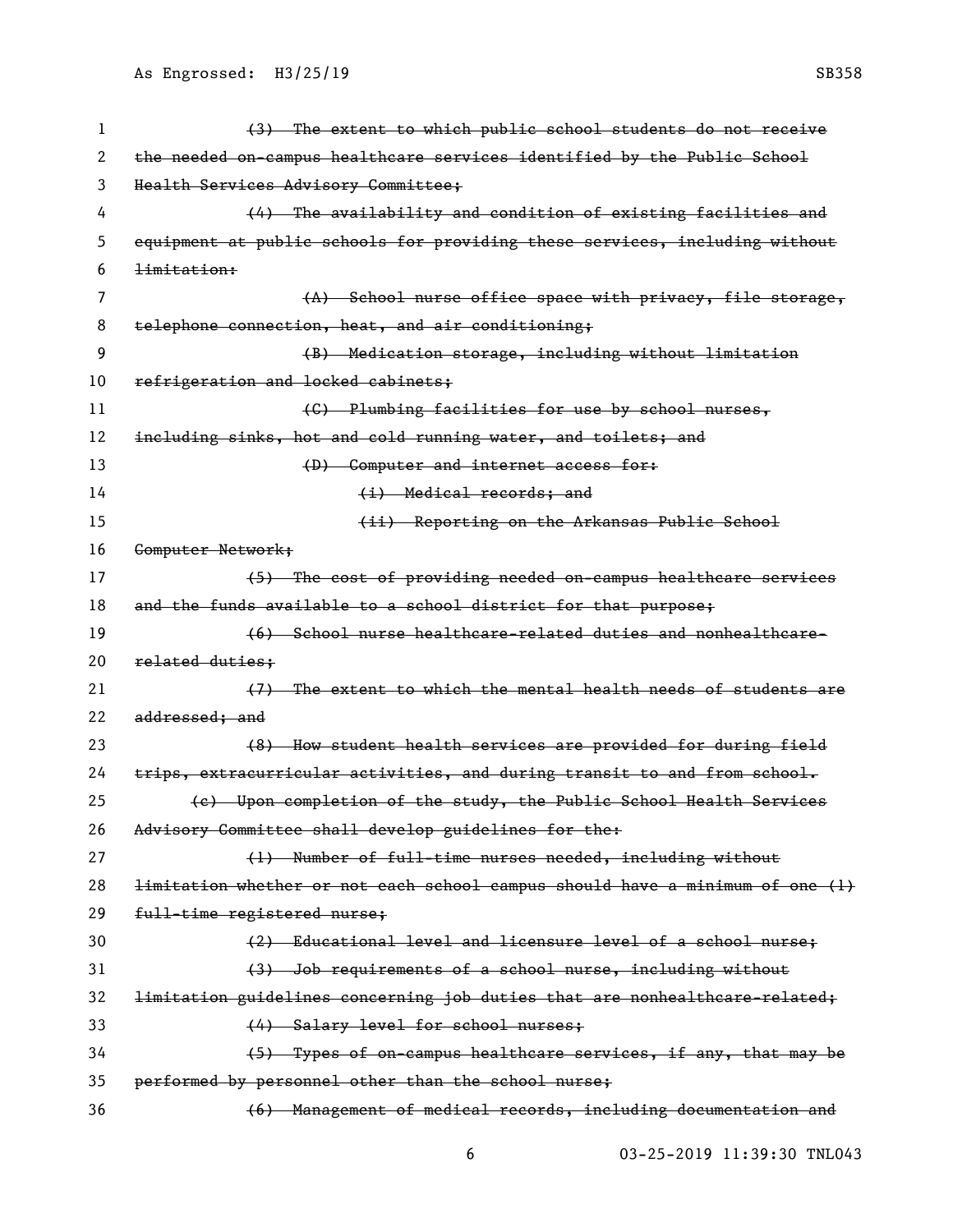communications through health information technology; 2 (7) Management and storage of medications; (8) Facilities and equipment used in delivering needed 4 healthcare services; (9) Timeline for implementing the guidelines, including without limitation whether or not the Public School Health Services Advisory Committee recommends that the implementation of the guidelines be phased in; and (10) Incentives that may be offered to schools and school districts for: 11 (A) Exemplary school health care; and (B) Implementing voluntary best practices identified in 13 the guidelines. (d) Annually, beginning September 1, 2015, the Public School Health Services Advisory Committee shall submit a report on its findings, recommendations, and guidelines to the House Committee on Education and the Senate Committee on Education. 18 (e)(1) The Public School Health Services Advisory Committee shall continue to meet until its term expires and make any further recommendations to the House Committee on Education and the Senate Committee on Education that the Public Health Services Advisory Committee deems necessary. 22 (2) During its term, the Public School Health Services Advisory Committee shall conduct further study or provide additional information or reports at the request of the House Committee on Education and the Senate Committee on Education.  $(f)$  (1) The Public School Health Services Advisory Committee shall identify the information it needs from public school districts and from nurses employed by public school districts to conduct the study and communicate those requests for information to the Department of Education in collaboration with the Department of Health.  $(2)(A)$  Each public school nurse or individual designated by the public school shall report the information requested to the Department of Education and to the school board of directors not less than yearly. (B) A school shall continue to report the information until the Public School Health Services Advisory Committee's term has 36 expired.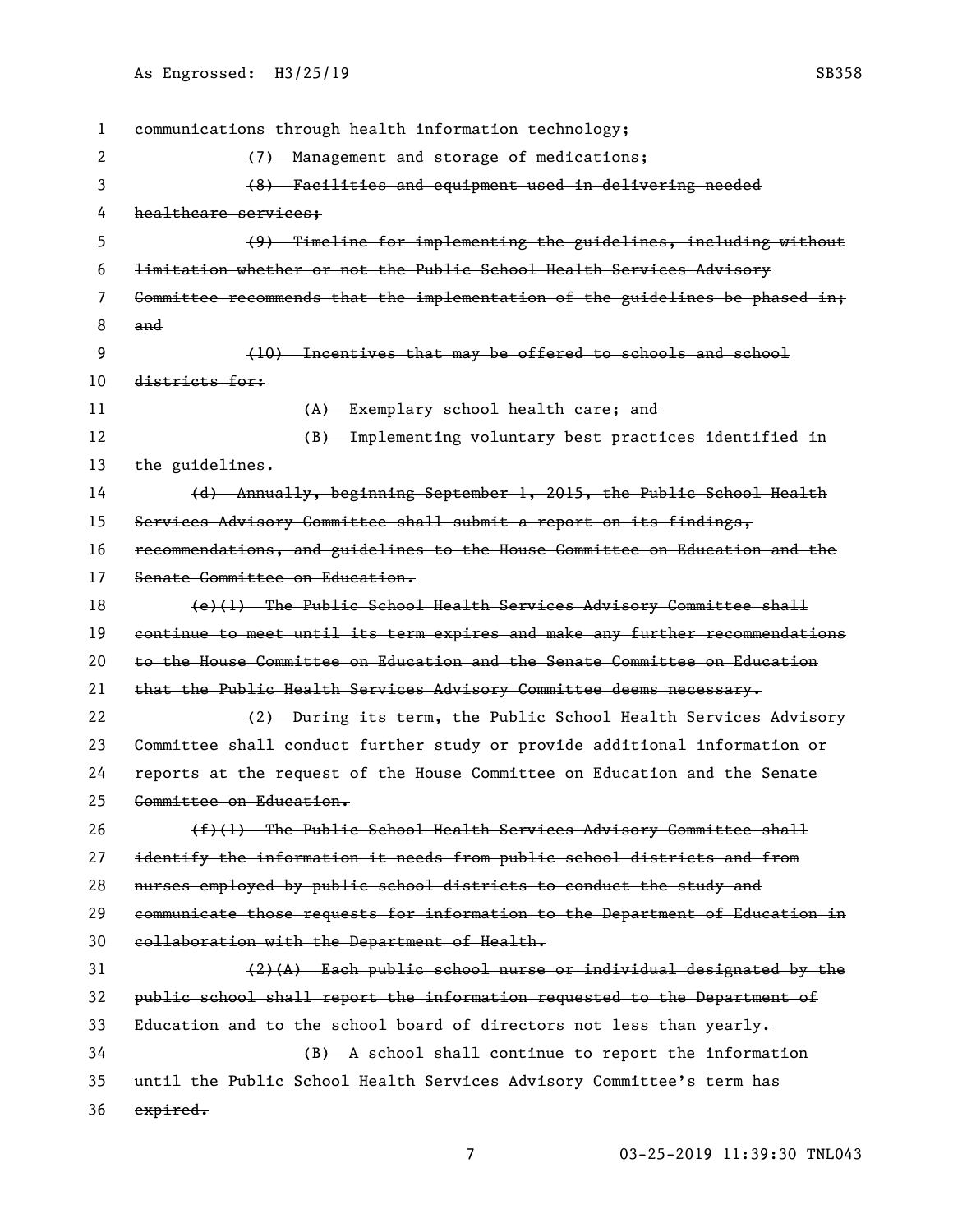(3) The Department of Education shall provide the information to the Public School Health Services Advisory Committee in a manner that protects student privacy under state and federal laws. (g) Annually, beginning on July 1, 2015, a On July 1 of each year, each school district shall report the following to the Department of Education: (1) The number of full-time nurses employed by the school district; (2) The number of part-time nurses employed by the school district; (3) The number of full-time nurses with whom the school district contracts for service; (4) The number of part-time nurses with whom the school district contracts for service; (5) The level of licensure of each nurse working in the school district; (6) The highest degree obtained for each nurse working in the school district; (7) The amount of pay, including source of funding, for each nurse working in the school district; and (8) The number of students in the school district that are in each nursing acuity level as follows: (A) Level 1 for students with occasional health concerns and routine health screenings at a ratio of one (1) school nurse per seven hundred fifty (750) students; (B) Level 2 for students with healthcare concerns and those that require an individualized healthcare plan at a ratio of one (1) school nurse per four hundred (400) students; (C) Level 3 for students with medically complex conditions at a ratio of one (1) school nurse per two hundred twenty-five (225) students; (D) Level 4 for students with medically fragile conditions at a ratio of one (1) school nurse per one hundred twenty-five (125) students; and (E) Level 5 for students that are nursing dependent at a ratio of one (1) school nurse per one (1) student.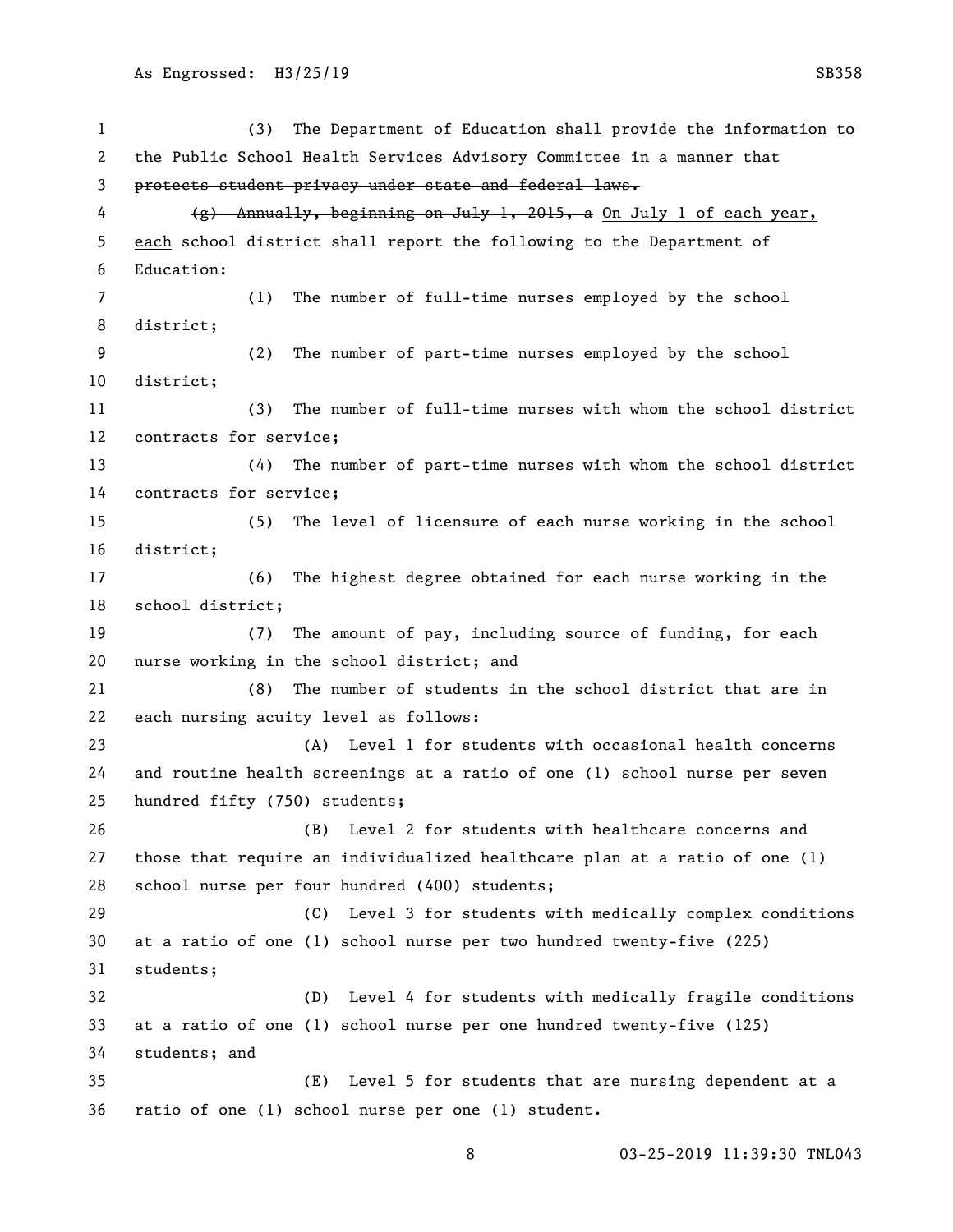| 1  | (h)(1) The Public School Health Services Advisory Committee shall work     |
|----|----------------------------------------------------------------------------|
| 2  | with the Department of Health to develop health services training based on |
| 3  | the needs identified from the study.                                       |
| 4  | (2) At least one (1) registered nurse from each school district            |
| 5  | shall attend the health services training annually.                        |
| 6  |                                                                            |
| 7  | SECTION 9.<br>Arkansas Code § 6-18-1604(8), concerning the Universal ACT   |
| 8  | Assessment Program, is amended to read as follows to remove a discontinued |
| 9  | program:                                                                   |
| 10 | Support students participating in the Smart Core by<br>(8)                 |
| 11 | providing a baseline for their college and workforce readiness and an      |
| 12 | opportunity to benefit from earlier remediation such as the Gollege        |
| 13 | Preparatory Enrichment Program or course selection review; and             |
| 14 |                                                                            |
| 15 | SECTION 10. Arkansas Code $\S$ 6-20-2518 is repealed because the pilot     |
| 16 | program has expired.                                                       |
| 17 | 6-20-2518. Public School Nurse Facility and Equipment Grant Pilot          |
| 18 | Program.                                                                   |
| 19 | (a) The Commission for Arkansas Public School Academic Facilities and      |
| 20 | Transportation shall develop by rule, and the Division of Arkansas Publie  |
| 21 | School Academic Facilities and Transportation shall administer, the Public |
| 22 | School Nurse Facility and Equipment Grant Pilot Program to provide state   |
| 23 | financial assistance to eligible school districts for the purpose of       |
| 24 | providing appropriate nursing facilities and equipment.                    |
| 25 | (b) The eligibility criteria developed by the commission shall include     |
| 26 | without limitation:                                                        |
| 27 | (1) School district size, including declining enrollment or                |
| 28 | enrollment growth;                                                         |
| 29 | (2) Current school district nursing facilities and equipment;              |
| 30 | and                                                                        |
| 31 | (3) School district resources.                                             |
| 32 | (e) A school district applying to the division for a grant shall           |
| 33 | provide the division with:                                                 |
| 34 | $(1)$ The estimated cost of the project;                                   |
| 35 | (2) The amount of school district resources available for the              |
| 36 | project, if any;                                                           |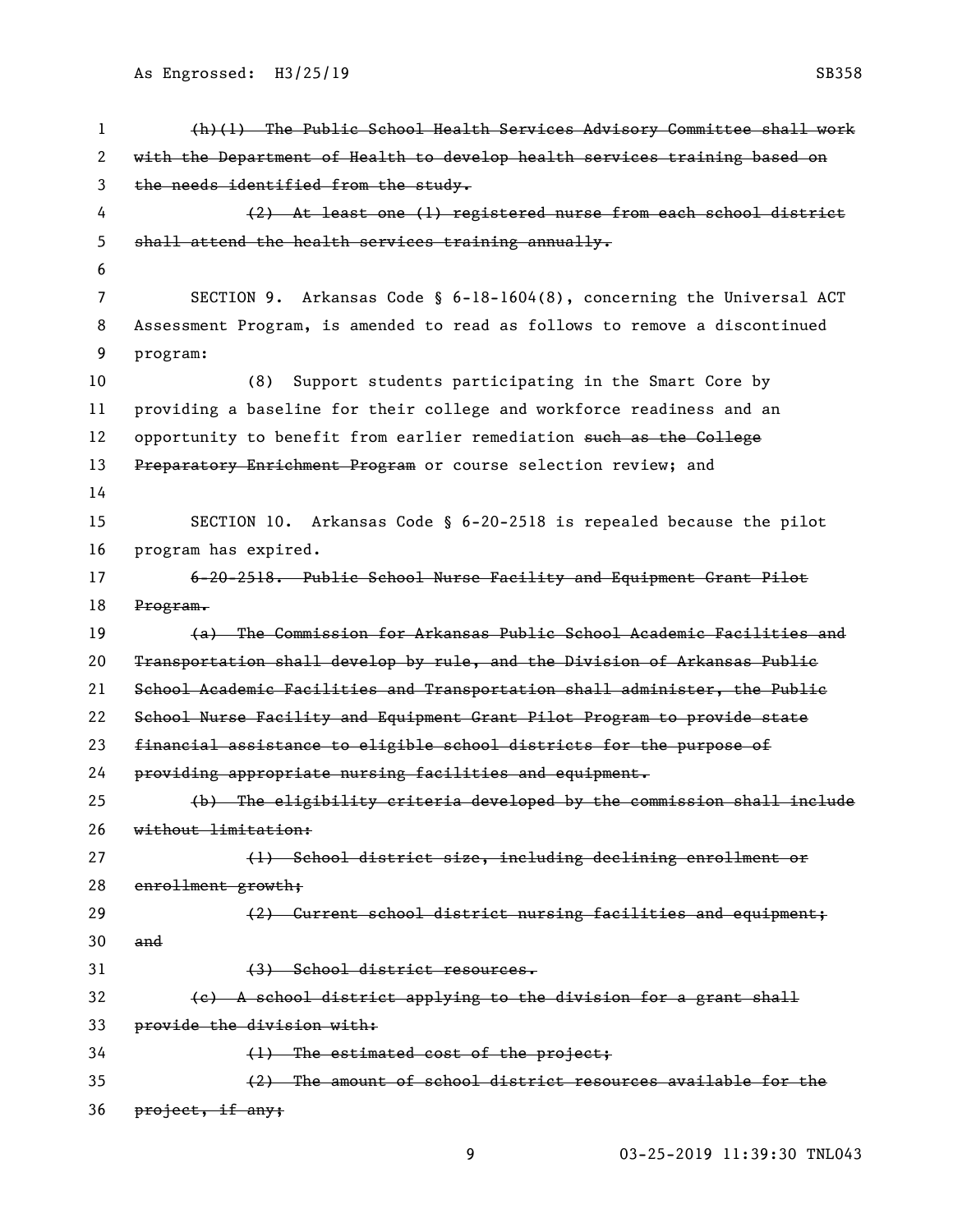| 1  | (3) The school district fund balances;                                        |
|----|-------------------------------------------------------------------------------|
| 2  | (4) Efforts made by the school district to develop and provide                |
| 3  | local resources; and                                                          |
| 4  | (5) How state financial participation, if granted, will support               |
| 5  | the prudent and resourceful expenditure of state funds and will improve the   |
| 6  | school district's ability to provide appropriate nursing facilities and       |
| 7  | equipment.                                                                    |
| 8  | (d) The pilot program shall expire on July 1, 2017.                           |
| 9  |                                                                               |
| 10 | Arkansas Code Title 6, Chapter 46, concerning the Arkansas<br>SECTION 11.     |
| 11 | High Technology Training Center, is repealed because the center no longer     |
| 12 | exists.                                                                       |
| 13 | $6-46-101$ . Greation.                                                        |
| 14 | (a) There is hereby established the Arkansas High Technology Training         |
| 15 | Genter, hereinafter "center", which shall be a center offering courses in     |
| 16 | aerospace technology and other high technologies to secondary education       |
| 17 | students from throughout the State of Arkansas.                               |
| 18 | (b) The center shall also offer high technology training to specific          |
| 19 | work forces in coordination with the Arkansas Economic Development Gouncil in |
| 20 | order to assist the council in fulfilling its obligations and commitments in  |
| 21 | attracting high-technology industry to the state.                             |
| 22 | (e) The center shall also offer courses to adults to enhance their            |
| 23 | competencies and capabilities in high-technology careers in coordination with |
| 24 | the Adult Education Section of the Department of Career Education.            |
| 25 |                                                                               |
| 26 | $6 - 46 - 102$ . Purpose.                                                     |
| 27 | (a) The purpose of the Arkansas High Technology Training Center shall         |
| 28 | be to educate a broad cross section of students and adults in high technology |
| 29 | skills, theory, and careers and to develop a curriculum and materials to      |
| 30 | improve instruction in high technology for all students and adults in the     |
| 31 | state.                                                                        |
| 32 | (b) The center's curriculum, faculty, and admissions policy shall             |
| 33 | reflect such purposes.                                                        |
| 34 |                                                                               |
| 35 | $6 - 46 - 201$ . Location.                                                    |
| 36 | The Arkansas High Technology Training Center shall be located at the          |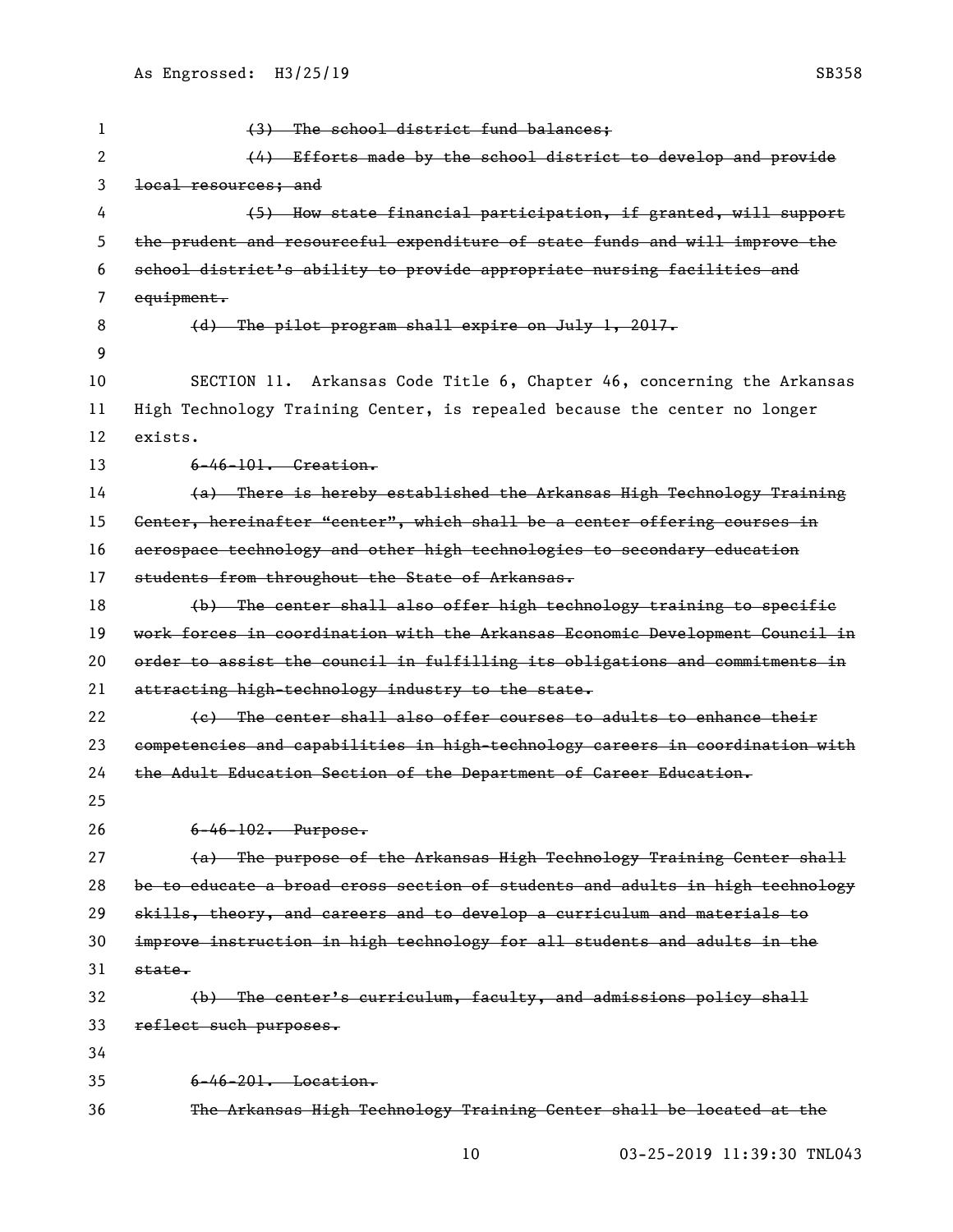| 1  | Bill and Hillary Clinton National Airport in conjunction with the Aerospace   |
|----|-------------------------------------------------------------------------------|
| 2  | Education Center and the Arkansas Museum of Aviation History.                 |
| 3  |                                                                               |
| 4  | $6 - 46 - 202$ . Funding.                                                     |
| 5  | The Arkansas High Technology Training Center shall be funded by moneys        |
| 6  | appropriated by the General Assembly for the operation of the center and by   |
| 7  | such grants, contributions, or donations that may be received by the          |
| 8  | Department of Career Education for the support of the center.                 |
| 9  |                                                                               |
| 10 | $6-46-203$ . Tuition and fees.                                                |
| 11 | Attendees to the Arkansas High Technology Training Center may be              |
| 12 | required to pay tuition, fees, or room and board.                             |
| 13 |                                                                               |
| 14 | 6-46-302. Rules and regulations - Administration generally.                   |
| 15 | (a) The Department of Career Education shall supervise the Arkansas           |
| 16 | High Technology Training Genter and is hereby authorized and empowered to     |
| 17 | promulgate rules and regulations that may be necessary to carry out the       |
| 18 | provisions of this chapter.                                                   |
| 19 | (b) The department shall develop a plan for the structure, operation,         |
| 20 | and funding of the center.                                                    |
| 21 |                                                                               |
| 22 | $6 - 46 - 303$ . Budget.                                                      |
| 23 | (a) The Department of Career Education shall prepare the biennial             |
| 24 | budget request for the Arkansas High Technology Training Center's operation,  |
| 25 | which shall be submitted to the State Board of Career Education and Workforce |
| 26 | Development for inclusion in the biennial budget request of the department    |
| 27 | for funding programs from the Department of Career Education Fund Account.    |
| 28 | (b) The department is authorized and empowered to receive                     |
| 29 | contributions, donations, gifts, bequests of money, other forms of financial  |
| 30 | assistance, and property, equipment, materials, or personnel, from persons,   |
| 31 | foundations, trust funds, corporations, organizations, and other sources,     |
| 32 | private or public, to be expended and utilized for the operation of the       |
| 33 | center.                                                                       |
| 34 |                                                                               |
| 35 | 6-46-304. Training contracts.                                                 |
| 36 | The Department of Career Education may contract with private or public        |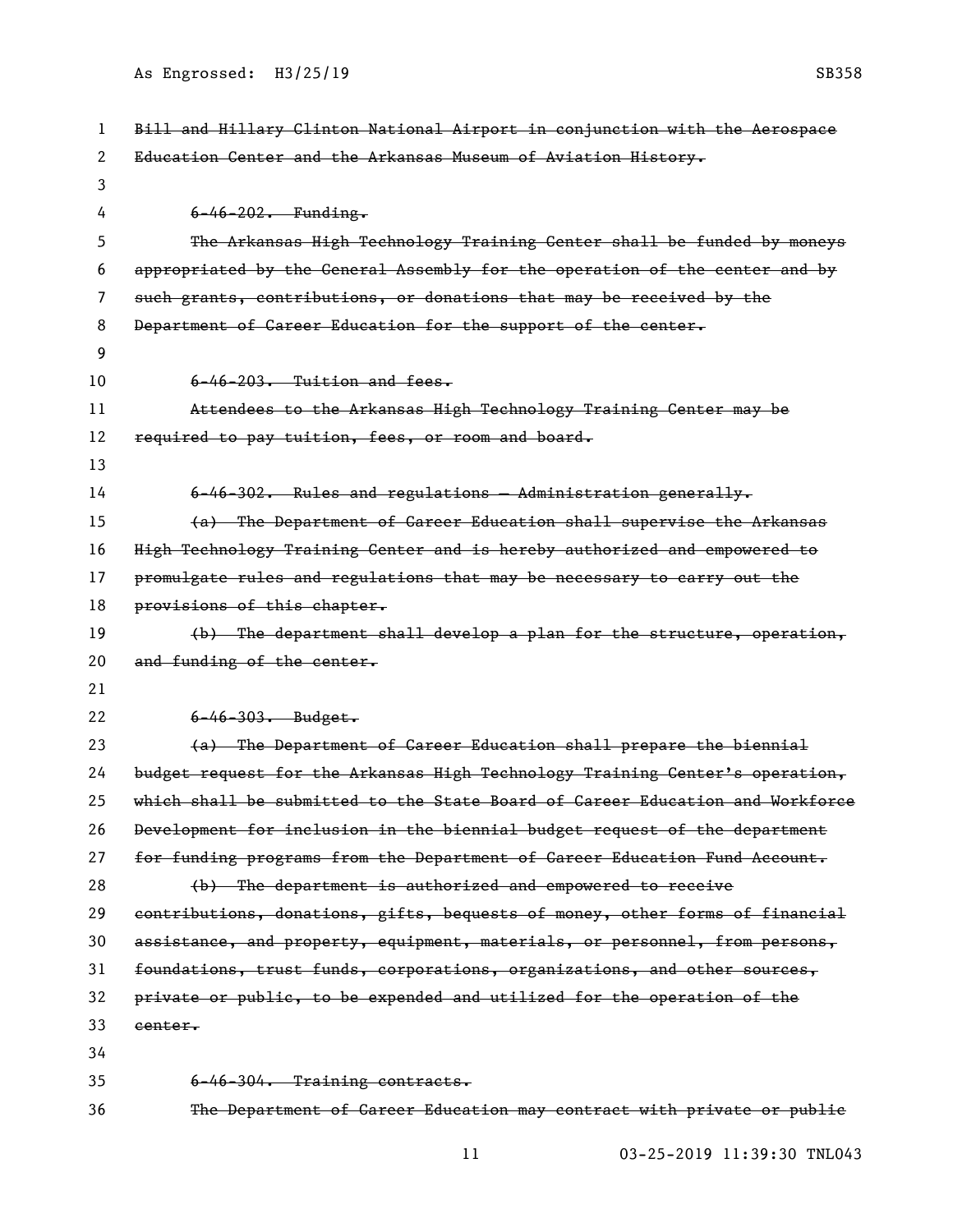| 1  | business enterprises or other government agencies to perform customized high |
|----|------------------------------------------------------------------------------|
| 2  | technology training for the benefit of those contracting parties.            |
| 3  |                                                                              |
| 4  | $6-46-401$ . Chief administrative officer.                                   |
| 5  | (a) The Director of the Department of Career Education shall employ an       |
| 6  | administrator for the Arkansas High Technology Training Center, who shall    |
| 7  | serve at the pleasure of the director.                                       |
| 8  | (b) The administrator shall be the chief administrative officer of the       |
| 9  | center and shall administer the center in accordance with the policies       |
| 10 | established by the Department of Career Education.                           |
| 11 |                                                                              |
| 12 | $6-46-402$ . Other employees.                                                |
| 13 | (a) The administrator and other personnel employed for the operation         |
| 14 | of the Arkansas High Technology Training Center shall be employees of the    |
| 15 | State of Arkansas.                                                           |
| 16 | (b) Faculty members and other personnel required for operation of the        |
| 17 | eenter shall be recommended for employment by the administrator and shall be |
| 18 | employed by annual contract by the Department of Career Education.           |
| 19 | (e) Teachers and administrators so employed shall be eligible for            |
| 20 | membership in the Arkansas Teacher Retirement System and earn credited       |
| 21 | service for such employment.                                                 |
| 22 | (d) Noneducational personnel employed by the department shall be             |
| 23 | eligible for membership in the Arkansas Public Employees' Retirement System  |
| 24 | and earn credited service for such employment.                               |
| 25 |                                                                              |
| 26 | 6-46-501. Technical assistance.                                              |
| 27 | The Department of Career Education, the Department of Higher Education,      |
| 28 | the Arkansas Economic Development Council, and the Arkansas Economic         |
| 29 | Development Commission shall provide technical assistance to the Arkansas    |
| 30 | High Technology Training Center.                                             |
| 31 |                                                                              |
| 32 | 6-46-502. Operation contracts.                                               |
| 33 | The Department of Career Education shall also be authorized to contract      |
| 34 | with other agencies and private research centers as it may deem necessary to |
| 35 | earry out its responsibilities for the operation of the Arkansas High        |
| 36 | Technology Training Center.                                                  |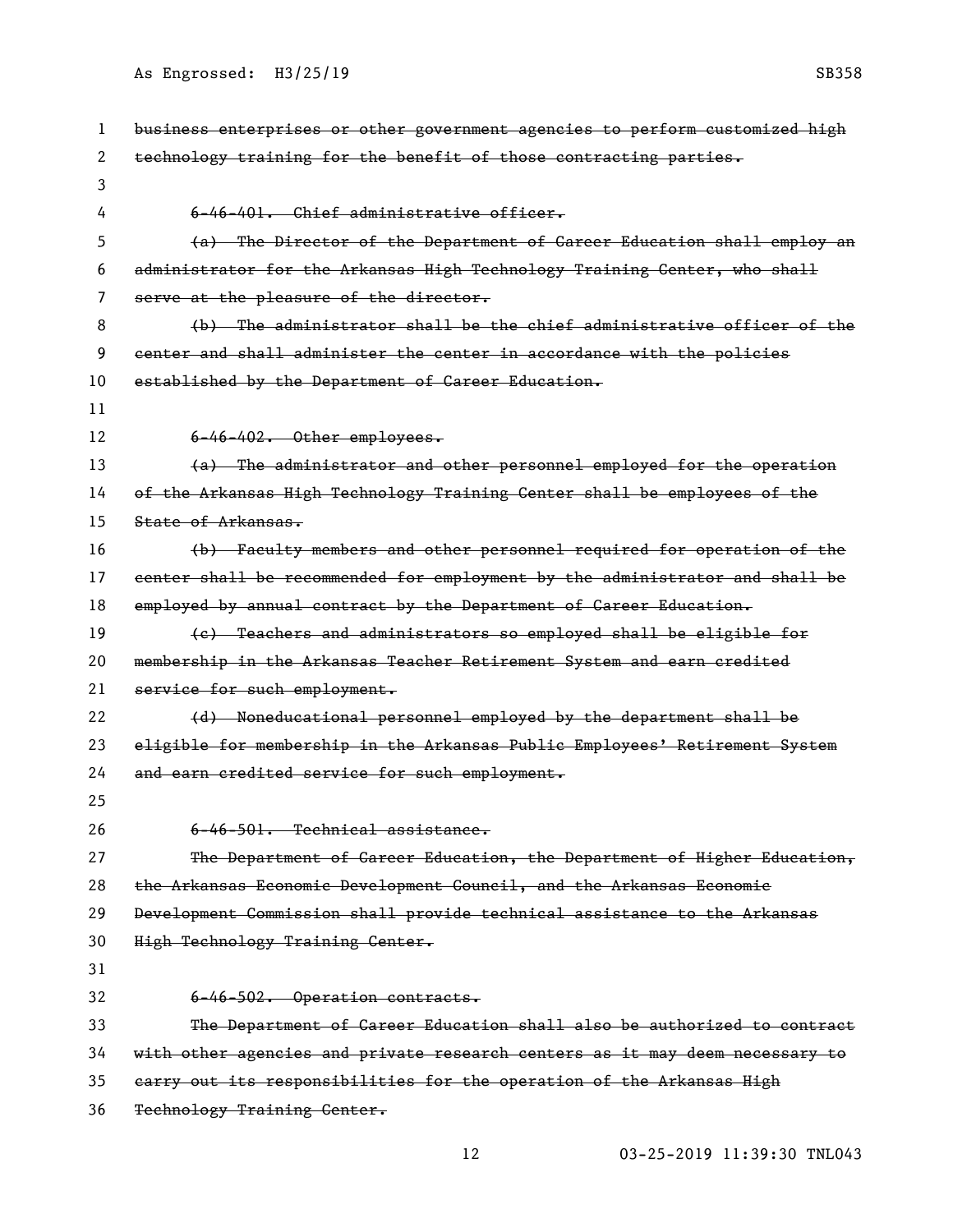SECTION 12. Arkansas Code § 6-82-501(3), concerning the definition of "emergency medical services personnel", is amended to read as follows to correct the definition as a result of a later amendment to the referred Code section: 6 (3)(A) "Emergency medical services personnel" means emergency medical technician as defined in § 20-13-202 an individual licensed by the Department of Health at any level established by the rules adopted by the State Board of Health under § 20-13-201 et seq. and authorized to perform 10 those services set forth in the rules. (B) This shall include without limitation emergency medical technician, advanced emergency medical technician, paramedic, emergency medical services instructor, or emergency medical services instructor trainer; SECTION 13. Arkansas Code § 6-85-204(19), concerning the definition of a "recipient", is amended to read as follows to clarify the program indicated in the definition: (19) "Recipient" means an applicant awarded a scholarship funded 20 through the program Arkansas Academic Challenge Scholarship Program - Part 2; SECTION 14. Arkansas Code § 6-85-206(7), concerning eligibility requirements for the Arkansas Academic Challenge Scholarship - Part 2, is amended to read as follows to remove an obsolete program: (7) The applicant has not borrowed, as determined by the approved institution of higher education to be attended, in excess of the 27 annual loan limits of the Federal Family Educational Loan Program Systems, 28 William D. Ford Federal Direct Loan Program, Income Contingent Loan Demonstration Program, Stafford Loan Program, Parent Loan for Undergraduate Students Program, or Supplemental Loan for Students Program in the same academic year for which the student has applied for assistance under this subchapter; SECTION 15. Arkansas Code § 6-85-306, concerning agreements between institutions, is amended to read as follows to correct a reference: 6-85-306. Agreements between institutions.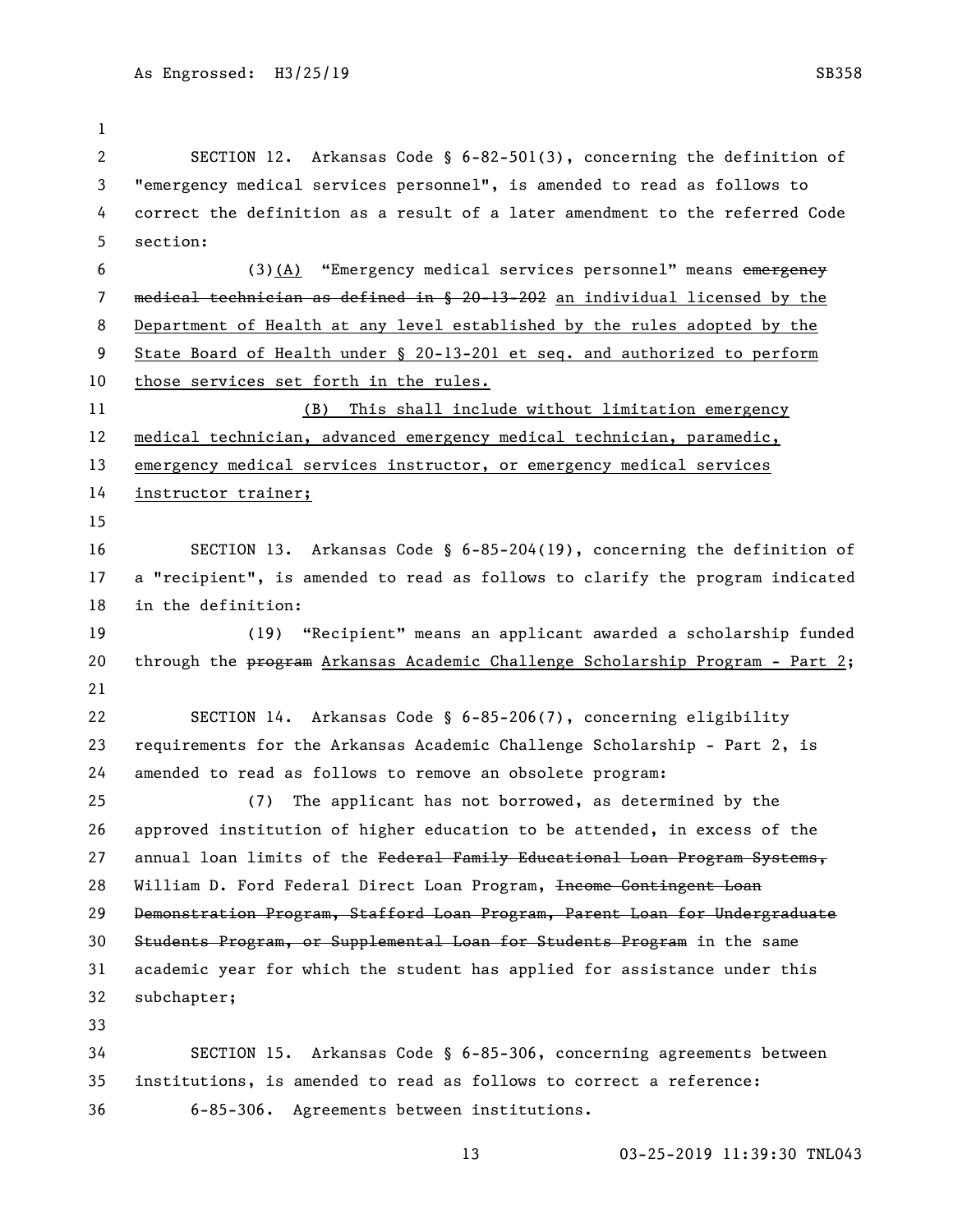```
As Engrossed: H3/25/19 SB358
```

```
1 An approved institution of higher education may enter into agreements 
2 with other institutions of higher education, including without limitation 
3 technical institutes, to allow students enrolled in the approved institution 
4 of higher education under this seetion subchapter to take courses at the
5 other institutions of higher education.
6
7 SECTION 16. Arkansas Code § 6-17-402, to confirm the codification 
8 decision of the Arkansas Code Revision Commission, is amended as follows:
9 6-17-402. Rules. 
10 (a) The State Board of Education shall issue the license of a 
11 classroom teacher, an administrator, a guidance counselor, or a library media 
12 specialist.
13 (b) The state board shall promulgate rules for the issuance,
14 licensure, relicensure, and continuance of licensure of teachers in the 
15 public schools of this state that:
16 (1) Require at a minimum that each in-state applicant for 
17 teacher licensure:
18 (A) Completes an educator preparation program approved by
19 the Department of Education, which shall include without limitation:
20 (i) Educator preparation programs at institutions of
21 higher education leading to a bachelor's degree or higher; and
22 die is alternative educator preparation programs under
23 § 6-17-409; and
24 (B) Demonstrates:
25 (i) Licensure content area knowledge; and
26 (ii) Knowledge of teaching methods;
27 (2) Require at a minimum that each in-state applicant for an
28 administrator's license demonstrates knowledge of state-adopted competencies 
29 and standards for educational leaders.
30 \left\{\frac{e}{1}\right\} The state board may promulgate rules for a tiered system of
31 licensure, which may include without limitation:
32 (A) An emergency teaching permit:
33 (B) A technical permit;
34 (G)(i) A provisional license.
35 (ii) The state board rules may provide that a 
36 provisional license may be issued if the applicant:
```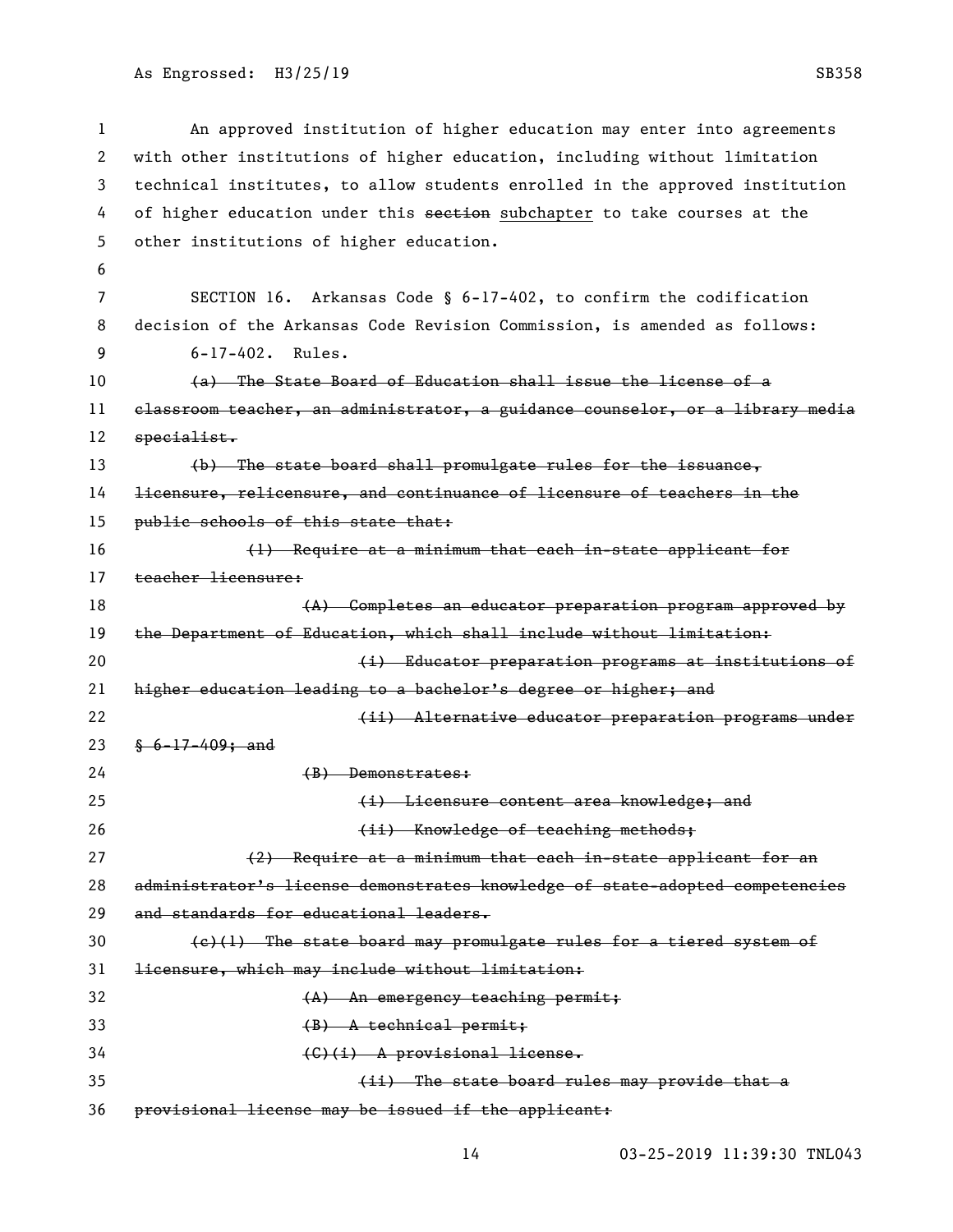| 1  | (a) Meets the minimum qualifications under                                                    |
|----|-----------------------------------------------------------------------------------------------|
| 2  | subdivisions (b)(l) and (2) as applicable to an applicant for a teaching or                   |
| 3  | an administrator license; or                                                                  |
| 4  | (b) Partially meets full licensure                                                            |
| 5  | requirements;                                                                                 |
| 6  | (D) A novice or first-time license;                                                           |
| 7  | (E) A standard license; and                                                                   |
| 8  | $(F)$ (i) A license with advanced requirements.                                               |
| 9  | (ii) The state board may authorize a teacher leader                                           |
| 10 | advanced license or a teacher leader endorsement to a license.                                |
| 11 | $(2)$ (A) In addition to other requirements:                                                  |
| 12 | (i) A person applying for first-time licensure as a                                           |
| 13 | secondary level teacher or as an administrator in the public schools or a                     |
| 14 | licensed secondary level teacher, a licensed elementary general education                     |
| 15 | teacher, or an administrator applying for a license in an additional area                     |
| 16 | shall take and complete a test approved by the state board, and submit the                    |
| 17 | scores to the department; and                                                                 |
| 18 | (ii)(a) A person applying for first-time licensure                                            |
| 19 | for an elementary education K-6 license or a special education K-12 license                   |
| 20 | shall take and pass a:                                                                        |
| 21 | (1) Subject matter content assessment;                                                        |
| 22 | (2) Pedagogy assessment; and                                                                  |
| 23 | (3) Stand-alone assessment that examines                                                      |
| 24 | the acquisition of knowledge of essential components of beginning reading                     |
| 25 | instruction based on the science of reading.                                                  |
| 26 | (b) The requirements under subdivision                                                        |
| 27 | $(e)$ (2)(A)(ii)(a) of this section shall apply to a person who:                              |
| 28 | (1) Enters a teacher preparation program                                                      |
| 29 | beginning in the 2017-2018 academic year or thereafter for a first-time                       |
| 30 | elementary level K-6 license or special education K-12 license or                             |
| 31 | endorsement: and                                                                              |
| 32 | (2) Upon adoption of the stand-alone                                                          |
| 33 | reading assessment under subdivision $(e)$ $(2)$ $(A)$ $(ii)$ $(a)$ $(3)$ of this section, is |
| 34 | seeking to add the elementary education K-6 license level by testing out.                     |
| 35 | (e) A person who enters an alternative                                                        |
| 36 | educator preparation program beginning in the 2017-2018 academic year and                     |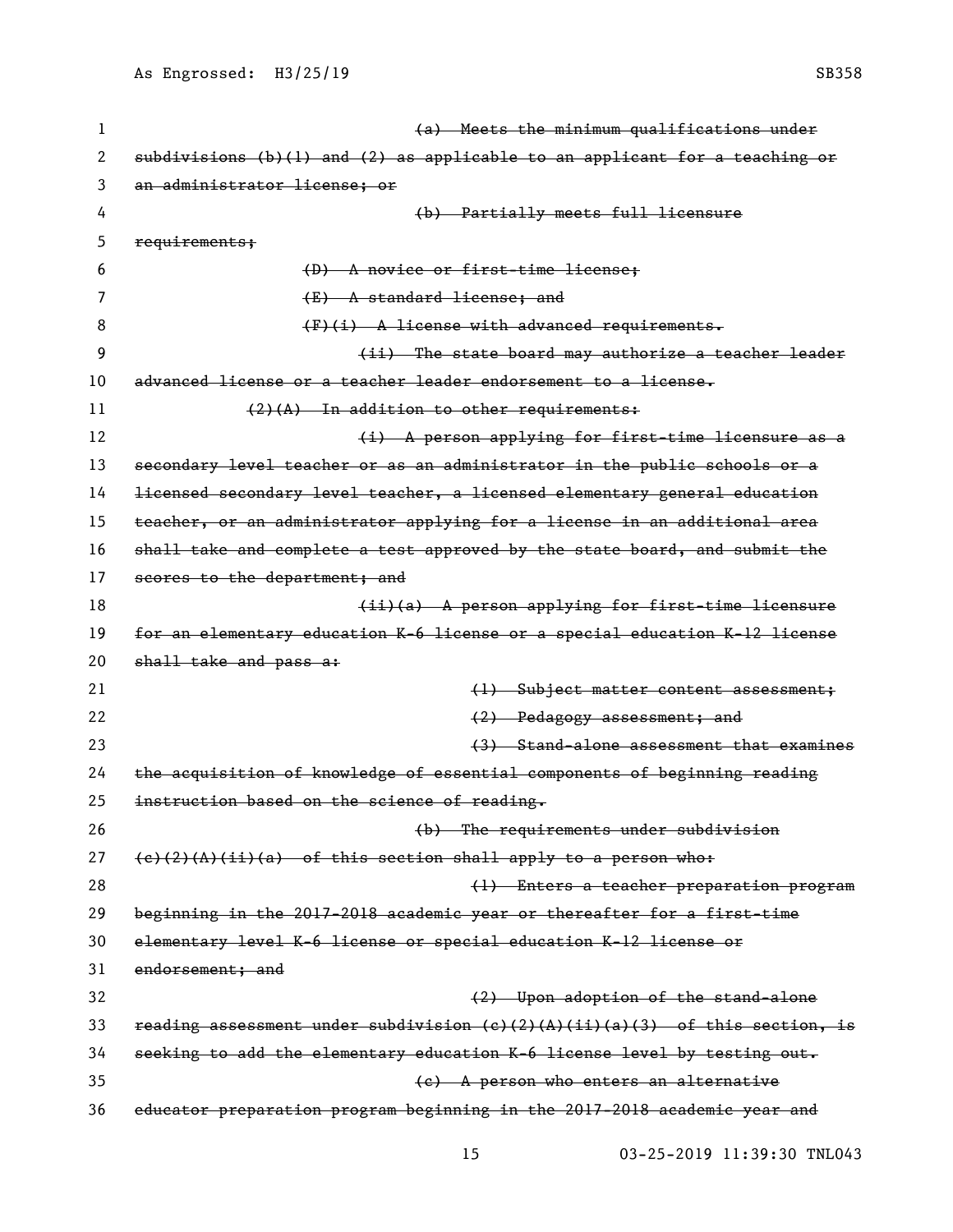| 1  | receives an elementary education K-6 provisional license or a special                       |
|----|---------------------------------------------------------------------------------------------|
| 2  | education K-12 provisional license shall take and pass the stand-alone                      |
| 3  | reading assessment under subdivision $(e)$ $(2)$ $(A)$ $(i)$ $(a)$ $(3)$ of this section in |
| 4  | order to receive a standard license.                                                        |
| 5  | $(d)$ (1) The recommendation for the adoption of                                            |
| 6  | a stand-alone reading assessment shall be made by a diverse group of                        |
| 7  | stakeholders.                                                                               |
| 8  | (2) The stakeholders shall recommend a                                                      |
| 9  | testing company for the stand-alone reading assessment that provides an                     |
| 10 | extensive practice test that enables prospective teachers to practice the                   |
| 11 | kinds of skills taught in their teacher preparation programs so they can                    |
| 12 | learn how to teach reading skills and diagnose reading problems.                            |
| 13 | (e) The stand-alone reading assessment adopted                                              |
| 14 | by the state board shall:                                                                   |
| 15 | (1) Include an adequate number of                                                           |
| 16 | assessment items to ensure instructional knowledge of reading that is based                 |
| 17 | on evidence-based practices related to the science of reading;                              |
| 18 | (2) Ensure that at least fifty percent                                                      |
| 19 | (50%) of the items assess instructional knowledge for beginning reading and                 |
| 20 | are based on evidence-based practices related to the science of reading;                    |
| 21 | $(3)$ Include at least one $(1)$ open-                                                      |
| 22 | response question so that test takers can indicate how well they can                        |
| 23 | demonstrate in writing their diagnostic interpretation of student reading                   |
| 24 | errors, and                                                                                 |
| 25 | (4) Include a clear distinction between                                                     |
| 26 | reading elements in and skills needed for literary and formation texts in                   |
| 27 | order to address the English language arts standards as determined by the                   |
| 28 | state board.                                                                                |
| 29 | (f) The state board shall determine the cut                                                 |
| 30 | score for the stand-alone reading assessment with strong consideration based                |
| 31 | on the national mean if the national mean is not less than seventy percent                  |
| 32 | (70%) correct answers on the stand-alone reading assessment.                                |
| 33 | (B) An applicant for initial licensure or licensure in an                                   |
| 34 | additional area shall not receive a license after July 1, 2007, unless the                  |
| 35 | applicant scores at or above the minimum level set by the state board that is               |
| 36 | consistent with the recommendations of the Professional Licensure Standards                 |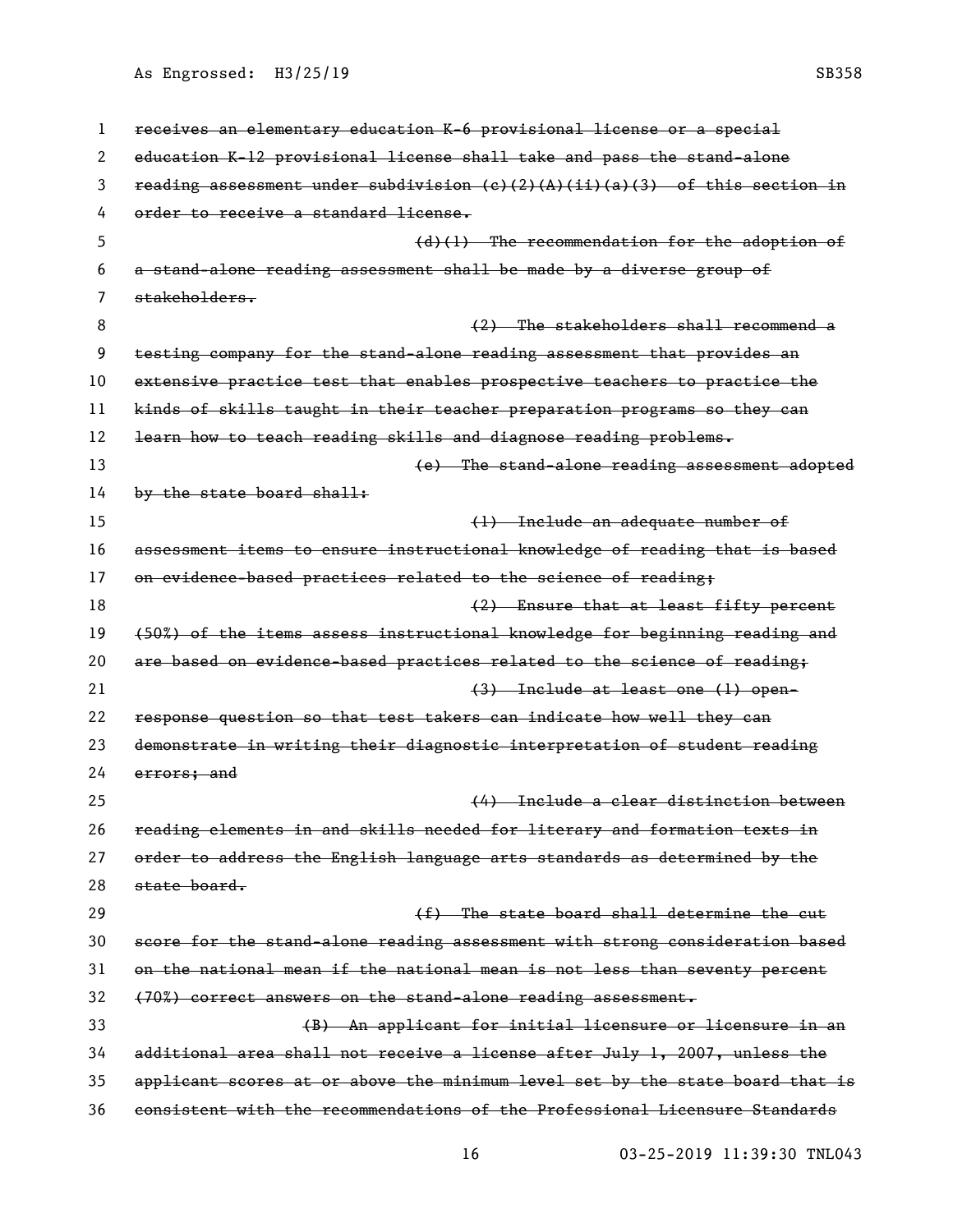| 1  | Board.                                                                        |
|----|-------------------------------------------------------------------------------|
| 2  | (d)(l) The state board shall approve the methods required for                 |
| 3  | applicants to meet the requirements of this section.                          |
| 4  | (2) The teacher preparation programs for licensure in this state              |
| 5  | shall report the results of the examinations to the department upon request.  |
| 6  | (e) The state board shall not delegate to a college or university any         |
| 7  | of the state board's powers or duties pertaining to the issuance, licensure,  |
| 8  | relicensure, and continuance of licensure of teachers in public schools in    |
| 9  | this state.                                                                   |
| 10 | (f) The state board shall promulgate rules for the licensure of               |
| 11 | individuals through reciprocity with other states under § 6-17-403.           |
| 12 | $(g)$ The state board shall waive the examination requirements under          |
| 13 | subsection (c) of this section for an individual applying for a first-time    |
| 14 | Arkansas license who has a valid out-of-state teaching license and three (3)  |
| 15 | years' documented teaching experience as required by the rules promulgated by |
| 16 | the state board.                                                              |
| 17 | $(h)$ A teacher who has fewer than three $(3)$ years' documented teaching     |
| 18 | experience shall have up to three (3) years to pass the stand-alone reading   |
| 19 | assessment, during which the teacher may work under a provisional license.    |
| 20 | (i) The state board may establish by rule minimum qualified teacher           |
| 21 | requirements for teachers employed where licensure has been waived pursuant   |
| 22 | $\text{to}$ $\text{law}$ .                                                    |
| 23 | (j) Rules of the state board shall identify the following as core             |
| 24 | <del>licensure content areas:</del>                                           |
| 25 | $(1)$ Early Childhood $(K-6)$ ;                                               |
| 26 | (2) English language arts;                                                    |
| 27 | $(3)$ Mathematics;                                                            |
| 28 | $(4)$ Science;                                                                |
| 29 | (5) Social Studies;                                                           |
| 30 | $(6)$ Art;                                                                    |
| 31 | $(7)$ Music; and                                                              |
| 32 | (8) Foreign Language.                                                         |
| 33 | The State Board of Education shall issue the license of a<br>(a)              |
| 34 | classroom teacher, an administrator, a guidance counselor, or a library media |
| 35 | specialist.                                                                   |
| 36 | The state board shall promulgate rules for the issuance,<br>(b)               |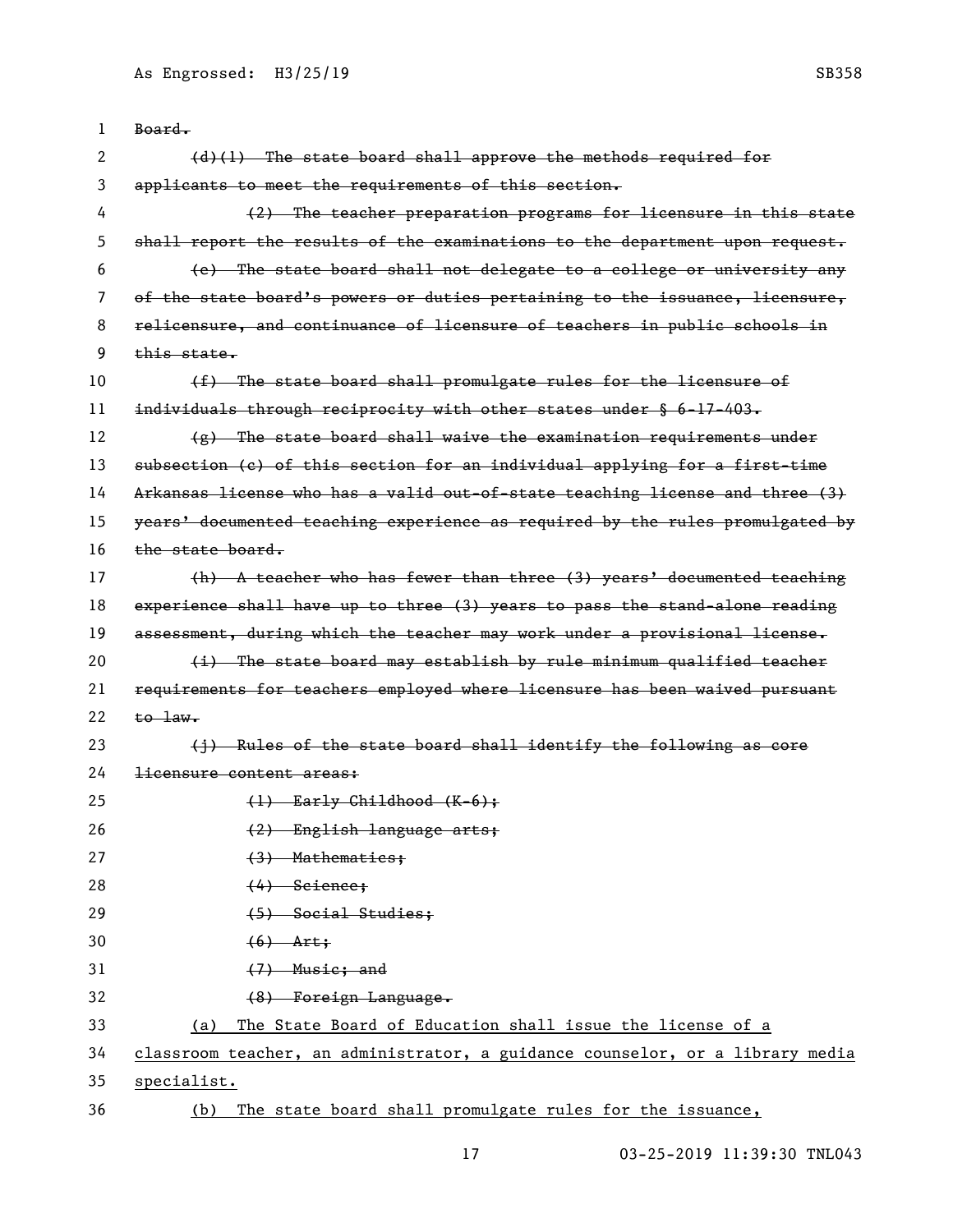| 1  | licensure, relicensure, and continuance of licensure of teachers in the         |
|----|---------------------------------------------------------------------------------|
| 2  | public schools of this state that:                                              |
| 3  | (1) Require at a minimum that each in-state applicant for                       |
| 4  | teacher licensure:                                                              |
| 5  | Completes an educator preparation program approved by<br>(A)                    |
| 6  | the Department of Education, which shall include without limitation:            |
| 7  | Educator preparation programs at institutions of<br>(i)                         |
| 8  | higher education leading to a bachelor's degree or higher; and                  |
| 9  | (ii) Alternative educator preparation programs under                            |
| 10 | $$6-17-409; and$                                                                |
| 11 | (B)<br>Demonstrates:                                                            |
| 12 | (i) Licensure content area knowledge; and                                       |
| 13 | (ii) Knowledge of teaching methods;                                             |
| 14 | Require at a minimum that each in-state applicant for an<br>(2)                 |
| 15 | administrator's license demonstrates knowledge of state-adopted competencies    |
| 16 | and standards for educational leaders.                                          |
| 17 | $(c)(1)$ The state board may promulgate rules for a tiered system of            |
| 18 | licensure, which may include without limitation:                                |
| 19 | (A) An emergency teaching permit;                                               |
| 20 | (B) A technical permit;                                                         |
| 21 | (C)(i) A provisional license.                                                   |
| 22 | (ii) The state board rules may provide that a                                   |
| 23 | provisional license may be issued if the applicant:                             |
| 24 | (a) Meets the minimum qualifications under                                      |
| 25 | subdivisions $(b)(1)$ and $(2)$ as applicable to an applicant for a teaching or |
| 26 | an administrator license; or                                                    |
| 27 | (b) Partially meets full licensure                                              |
| 28 | requirements;                                                                   |
| 29 | A novice or first-time license;<br>(D)                                          |
| 30 | A standard license; and<br>(E)                                                  |
| 31 | (F)(i) A license with advanced requirements.                                    |
| 32 | The state board may authorize a teacher leader<br>(ii)                          |
| 33 | advanced license or a teacher leader endorsement to a license.                  |
| 34 | (2)(A) In addition to other requirements:                                       |
| 35 | (i) A person applying for first-time licensure as a                             |
| 36 | secondary level teacher or as an administrator in the public schools or a       |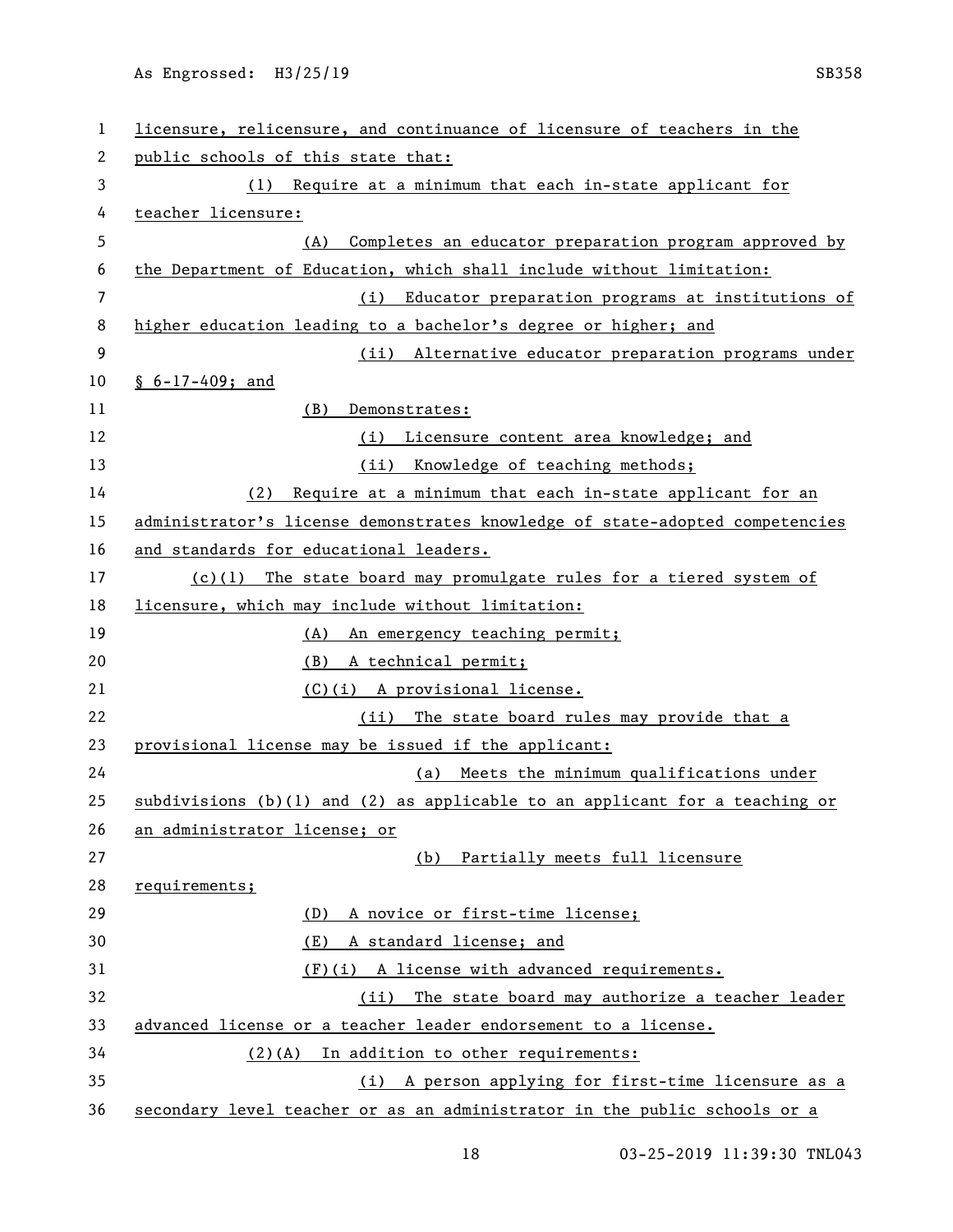| 1  | licensed secondary level teacher, a licensed elementary general education      |
|----|--------------------------------------------------------------------------------|
| 2  | teacher, or an administrator applying for a license in an additional area      |
| 3  | shall take and complete a test approved by the state board, and submit the     |
| 4  | scores to the department; and                                                  |
| 5  | (ii)(a) A person applying for first-time licensure                             |
| 6  | for an elementary education K-6 license or a special education K-12 license    |
| 7  | shall take and pass a:                                                         |
| 8  | (1)<br>Subject matter content assessment;                                      |
| 9  | (2)<br>Pedagogy assessment; and                                                |
| 10 | (3)<br>Stand-alone assessment that examines                                    |
| 11 | the acquisition of knowledge of essential components of beginning reading      |
| 12 | instruction based on the science of reading.                                   |
| 13 | The requirements under subdivision<br>(b)                                      |
| 14 | $(c)(2)(A)(ii)(a)$ of this section shall apply to a person who:                |
| 15 | (1)<br>Enters a teacher preparation program                                    |
| 16 | beginning in the 2017-2018 academic year or thereafter for a first-time        |
| 17 | elementary level K-6 license or special education K-12 license or              |
| 18 | endorsement; and                                                               |
| 19 | Upon adoption of the stand-alone<br>(2)                                        |
| 20 | reading assessment under subdivision $(c)(2)(A)(ii)(a)(3)$ of this section, is |
| 21 | seeking to add the elementary education K-6 license level by testing out.      |
| 22 | (c) A person who enters an alternative                                         |
| 23 | educator preparation program beginning in the 2017-2018 academic year and      |
| 24 | receives an elementary education K-6 provisional license or a special          |
|    |                                                                                |
| 25 | education K-12 provisional license shall take and pass the stand-alone         |
| 26 | reading assessment under subdivision $(c)(2)(A)(ii)(a)(3)$ of this section in  |
| 27 | order to receive a standard license.                                           |
| 28 | $(d)(1)$ The recommendation for the adoption of                                |
| 29 | a stand-alone reading assessment shall be made by a diverse group of           |
| 30 | stakeholders.                                                                  |
| 31 | The stakeholders shall recommend a<br>(2)                                      |
| 32 | testing company for the stand-alone reading assessment that provides an        |
| 33 | extensive practice test that enables prospective teachers to practice the      |
| 34 | kinds of skills taught in their teacher preparation programs so they can       |
| 35 | learn how to teach reading skills and diagnose reading problems.               |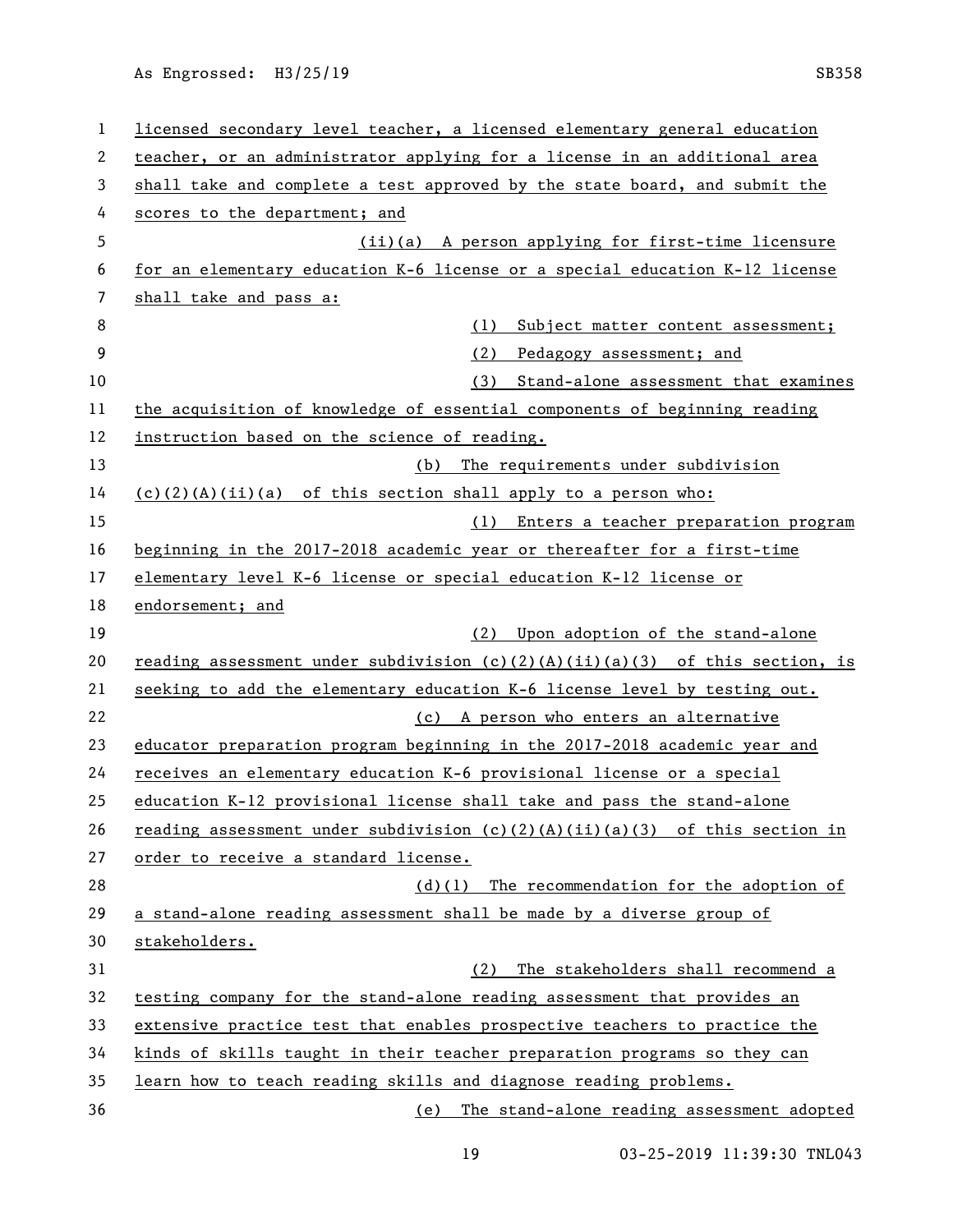| 1  | by the state board shall:                                                     |
|----|-------------------------------------------------------------------------------|
| 2  | Include an adequate number of<br>(1)                                          |
| 3  | assessment items to ensure instructional knowledge of reading that is based   |
| 4  | on evidence-based practices related to the science of reading;                |
| 5  | (2)<br>Ensure that at least fifty percent                                     |
| 6  | (50%) of the items assess instructional knowledge for beginning reading and   |
| 7  | are based on evidence-based practices related to the science of reading;      |
| 8  | Include at least one (1) open-<br>(3)                                         |
| 9  | response question so that test takers can indicate how well they can          |
| 10 | demonstrate in writing their diagnostic interpretation of student reading     |
| 11 | errors; and                                                                   |
| 12 | Include a clear distinction between<br>(4)                                    |
| 13 | reading elements in and skills needed for literary and formation texts in     |
| 14 | order to address the English language arts standards as determined by the     |
| 15 | state board.                                                                  |
| 16 | (f)<br>The state board shall determine the cut                                |
| 17 | score for the stand-alone reading assessment with strong consideration based  |
| 18 | on the national mean if the national mean is not less than seventy percent    |
| 19 | (70%) correct answers on the stand-alone reading assessment.                  |
| 20 | An applicant for initial licensure or licensure in an<br>(B)                  |
| 21 | additional area shall not receive a license after July 1, 2007, unless the    |
| 22 | applicant scores at or above the minimum level set by the state board that is |
| 23 | consistent with the recommendations of the Professional Licensure Standards   |
| 24 | Board.                                                                        |
| 25 | $(d)(1)$ The state board shall approve the methods required for               |
| 26 | applicants to meet the requirements of this section.                          |
| 27 | The teacher preparation programs for licensure in this state<br>(2)           |
| 28 | shall report the results of the examinations to the department upon request.  |
| 29 | The state board shall not delegate to a college or university any<br>(e)      |
| 30 | of the state board's powers or duties pertaining to the issuance, licensure,  |
| 31 | relicensure, and continuance of licensure of teachers in public schools in    |
| 32 | this state.                                                                   |
| 33 | The state board shall promulgate rules for the licensure of<br>(f)            |
| 34 | individuals through reciprocity with other states under § 6-17-403.           |
| 35 | The state board shall waive the examination requirements under<br>(g)         |
| 36 | subsection (c) of this section for an individual applying for a first-time    |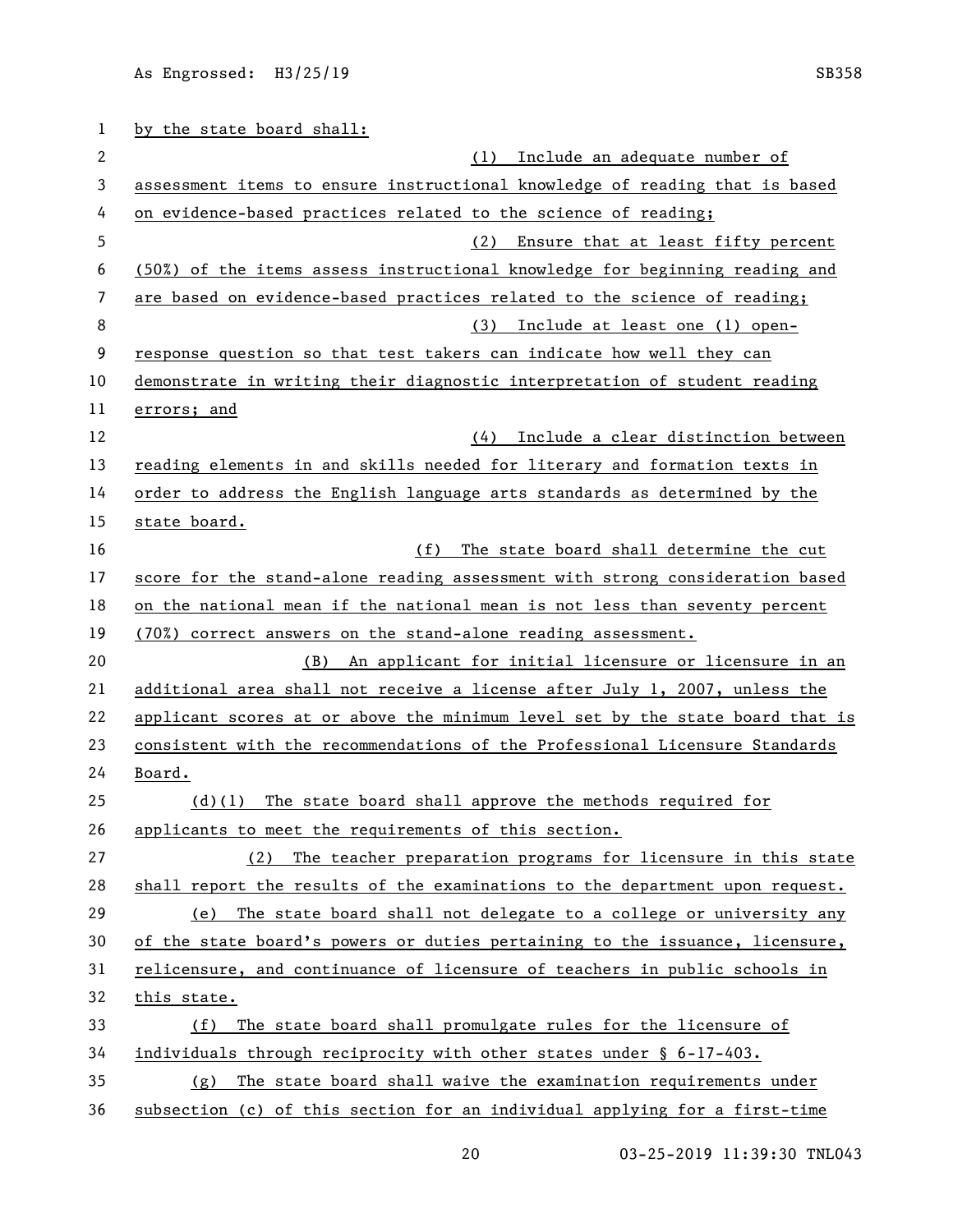| 1  | Arkansas license who has a valid out-of-state teaching license and three (3)  |
|----|-------------------------------------------------------------------------------|
| 2  | years' documented teaching experience as required by the rules promulgated by |
| 3  | the state board.                                                              |
| 4  | (h) A teacher who has fewer than three (3) years' documented teaching         |
| 5  | experience shall have up to three (3) years to pass the stand-alone reading   |
| 6  | assessment, during which the teacher may work under a provisional license.    |
| 7  | The state board may establish by rule minimum qualified teacher<br>(i)        |
| 8  | requirements for teachers employed where licensure has been waived pursuant   |
| 9  | to law.                                                                       |
| 10 | (j) Rules of the state board shall identify the following as core             |
| 11 | licensure content areas:                                                      |
| 12 | (1) Early Childhood (K-6);                                                    |
| 13 | <u>English language arts;</u><br>(2)                                          |
| 14 | Mathematics;<br>(3)                                                           |
| 15 | Science;<br>(4)                                                               |
| 16 | Social Studies;<br>(5)                                                        |
| 17 | (6)<br>Art;                                                                   |
| 18 | Music; and<br>(7)                                                             |
| 19 | Foreign Language.<br>(8)                                                      |
| 20 |                                                                               |
| 21 | SECTION 17. Arkansas Code § $6-17-409(e)(2)(C)$ , added by Acts 2017, No.     |
| 22 | 416, § 2, concerning nontraditional teacher licensure, is repealed.           |
| 23 | (C) Successfully completed the licensure tests required                       |
| 24 | $under$ $§6 - 17 - 402.$                                                      |
| 25 |                                                                               |
| 26 | SECTION 18. DO NOT CODIFY. CONSTRUCTION AND LEGISLATIVE INTENT.               |
| 27 | It is the intent of the General Assembly that:                                |
| 28 | The enactment and adoption of this act shall not expressly<br>(1)             |
| 29 | or impliedly repeal an act passed during the regular session of the Ninety-   |
| 30 | Second General Assembly;                                                      |
| 31 | To the extent that a conflict exists between an act of the<br>(2)             |
| 32 | regular session of the Ninety-Second General Assembly and this act:           |
| 33 | The act of the regular session of the Ninety-Second<br>(A)                    |
| 34 | General Assembly shall be treated as a subsequent act passed by the General   |
| 35 | Assembly for the purposes of:                                                 |
| 36 | (i) Giving the act of the regular session of the                              |